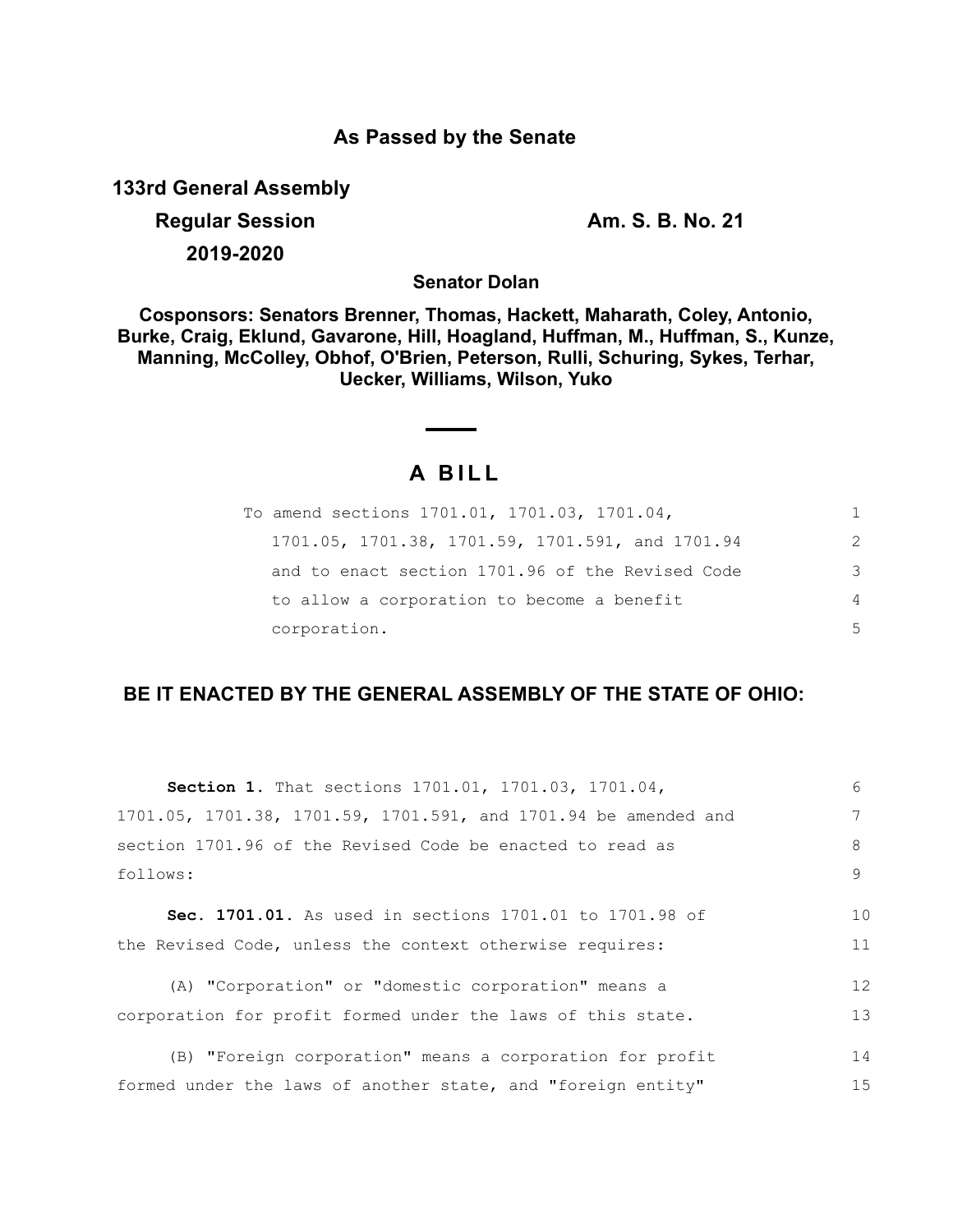means an entity formed under the laws of another state.

(C) "State" means the United States; any state, territory, insular possession, or other political subdivision of the United States, including the District of Columbia; any foreign country or nation; and any province, territory, or other political subdivision of such foreign country or nation. 17 18 19 20 21

(D) "Articles" includes original articles of incorporation, certificates of reorganization, amended articles, and amendments to any of these, and, in the case of a corporation created before September 1, 1851, the special charter and any amendments to it made by special act of the general assembly or pursuant to general law. 22 23 24 25 26 27

(E) "Incorporator" means a person who signed the original articles of incorporation.

(F) "Shareholder" means a person whose name appears on the books of the corporation as the owner of shares of the corporation. Unless the articles, the regulations adopted by the shareholders, the regulations adopted by the directors pursuant to division (A)(1) of section 1701.10 of the Revised Code, or the contract of subscription otherwise provides, "shareholder" includes a subscriber to shares, whether the subscription is received by the incorporators or pursuant to authorization by the directors, and such shares shall be deemed to be outstanding shares. 30 31 32 33 34 35 36 37 38 39

(G) "Person" includes, without limitation, a natural person, a corporation, whether nonprofit or for profit, a partnership, a limited liability company, an unincorporated society or association, and two or more persons having a joint or common interest. 40 41 42 43 44

16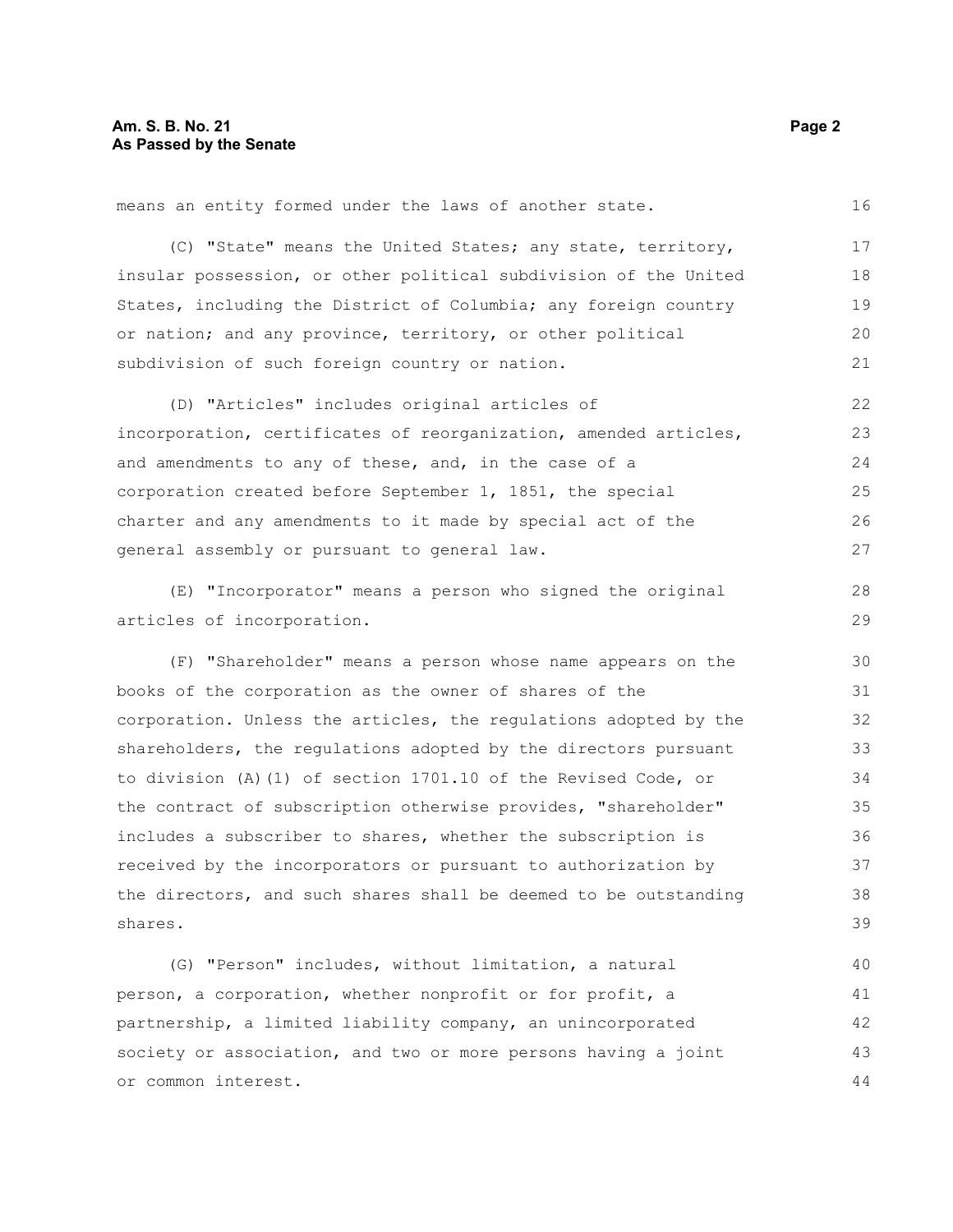(H) The location of the "principal office" of a corporation is the place named as the principal office in its articles.

(I) The "express terms" of shares of a class are the statements expressed in the articles with respect to such shares. 48 49 50

(J) Shares of a class are "junior" to shares of another class when any of their dividend or distribution rights are subordinate to, or dependent or contingent upon, any right of, or dividend on, or distribution to, shares of such other class. 51 52 53 54

(K) "Treasury shares" means shares belonging to the corporation and not retired that have been either issued and thereafter acquired by the corporation or paid as a dividend or distribution in shares of the corporation on treasury shares of the same class; such shares shall be deemed to be issued, but they shall not be considered as an asset or a liability of the corporation, or as outstanding for dividend or distribution, quorum, voting, or other purposes, except, when authorized by the directors, for dividends or distributions in authorized but unissued shares of the corporation of the same class. 55 56 57 58 59 60 61 62 63 64

(L) To "retire" a share means to restore it to the status of an authorized but unissued share. 65 66

(M) "Redemption price of shares" means the amount required by the articles to be paid on redemption of shares. 67 68

(N) "Liquidation price" means the amount or portion of assets required by the articles to be distributed to the holders of shares of any class upon dissolution, liquidation, merger, or consolidation of the corporation, or upon sale of all or substantially all of its assets. 69 70 71 72 73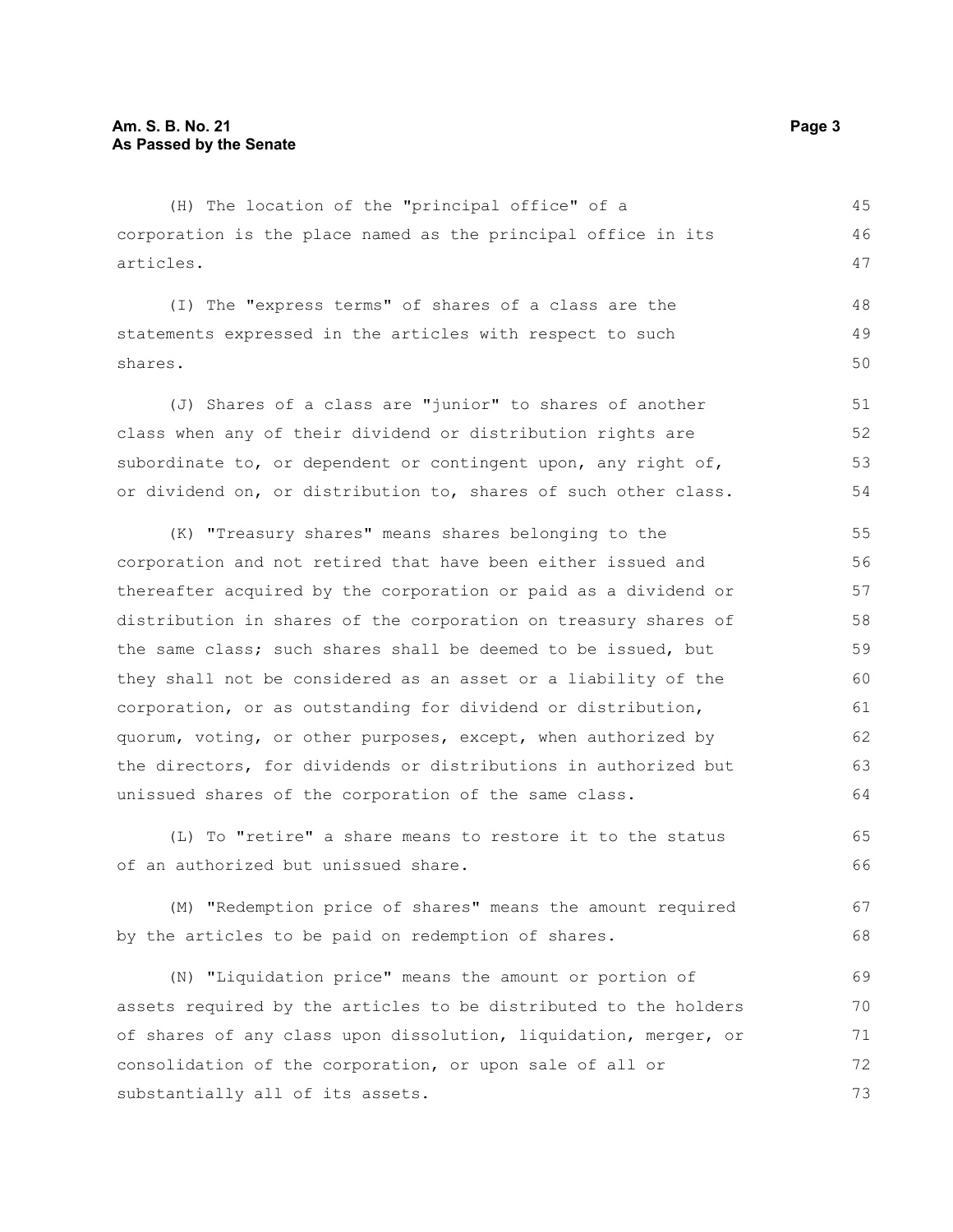(O) "Insolvent" means that the corporation is unable to pay its obligations as they become due in the usual course of its affairs. 74 75 76

(P) "Parent corporation" or "parent" means a domestic or foreign corporation that owns and holds of record shares of another corporation, domestic or foreign, entitling the holder of the shares at the time to exercise a majority of the voting power in the election of the directors of the other corporation without regard to voting power that may thereafter exist upon a default, failure, or other contingency; "subsidiary corporation" or "subsidiary" means a domestic or foreign corporation of which another corporation, domestic or foreign, is the parent. 77 78 79 80 81 82 83 84 85

(Q) "Combination" means a transaction, other than a merger or consolidation, wherein either of the following applies:

(1) Voting shares of a domestic corporation are issued or transferred in consideration in whole or in part for the transfer to itself or to one or more of its subsidiaries, domestic or foreign, of all or substantially all the assets of one or more corporations, domestic or foreign, with or without good will or the assumption of liabilities; 88 89 90 91 92 93

(2) Voting shares of a foreign parent corporation are issued or transferred in consideration in whole or in part for the transfer of such assets to one or more of its domestic subsidiaries. 94 95 96 97

"Transferee corporation" in a combination means the corporation, domestic or foreign, to which the assets are transferred, and "transferor corporation" in a combination means the corporation, domestic or foreign, transferring such assets and to which, or to the shareholders of which, the voting shares 98 99 100 101 102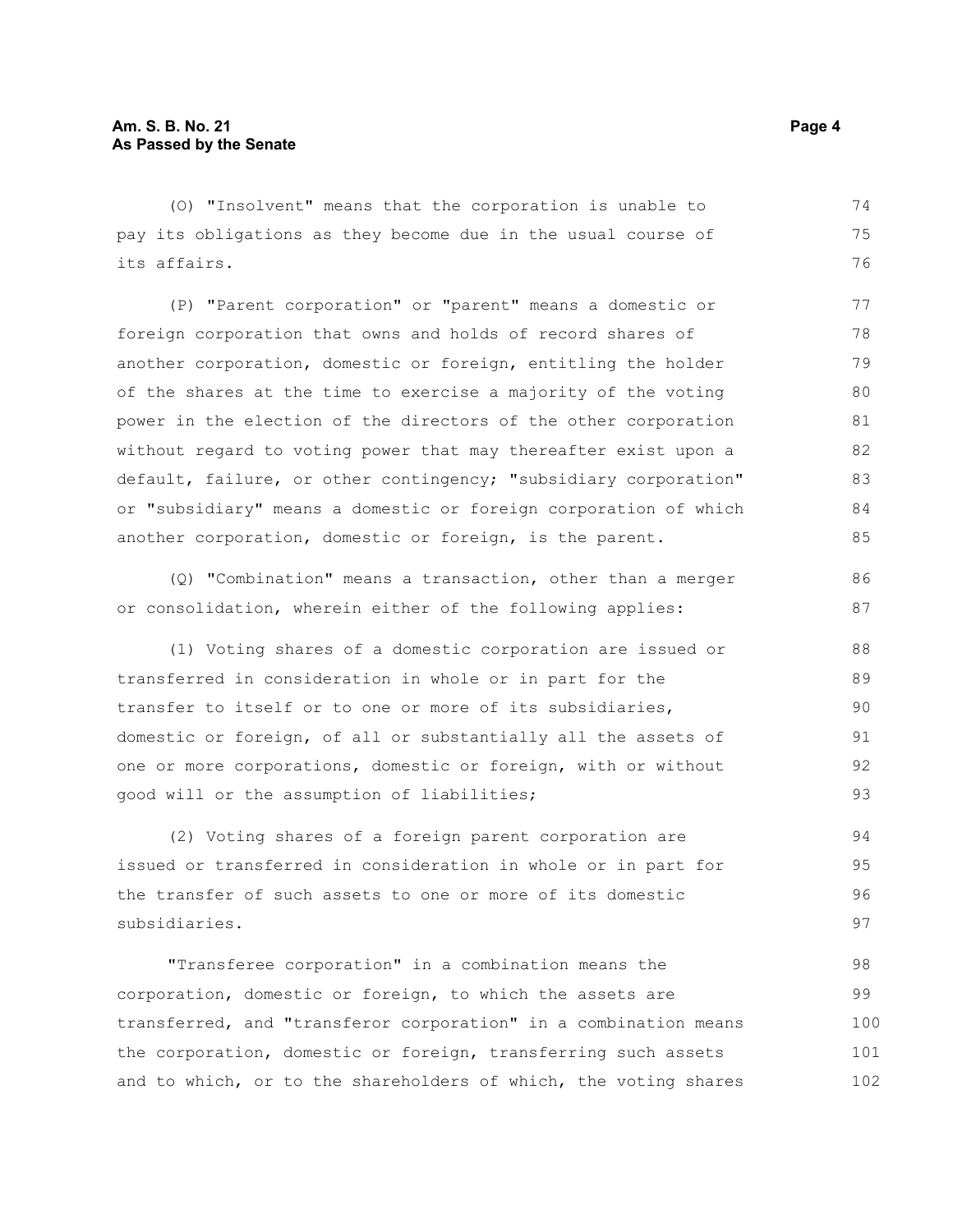| of the domestic or foreign corporation are issued or            | 103 |
|-----------------------------------------------------------------|-----|
| transferred.                                                    | 104 |
| (R) "Majority share acquisition" means the acquisition of       | 105 |
| shares of a corporation, domestic or foreign, entitling the     | 106 |
| holder of the shares to exercise a majority of the voting power | 107 |
| in the election of directors of such corporation without regard | 108 |
| to voting power that may thereafter exist upon a default,       | 109 |
| failure, or other contingency, by either of the following:      | 110 |
| (1) A domestic corporation in consideration in whole or in      | 111 |
| part, for the issuance or transfer of its voting shares;        | 112 |
| (2) A domestic or foreign subsidiary in consideration in        | 113 |
| whole or in part for the issuance or transfer of voting shares  | 114 |
| of its domestic parent.                                         | 115 |
| (S) "Acquiring corporation" in a combination means the          | 116 |
| domestic corporation whose voting shares are issued or          | 117 |
| transferred by it or its subsidiary or subsidiaries to the      | 118 |
| transferor corporation or corporations or the shareholders of   | 119 |
| the transferor corporation or corporations; and "acquiring      | 120 |
| corporation" in a majority share acquisition means the domestic | 121 |
| corporation whose voting shares are issued or transferred by it | 122 |
| or its subsidiary in consideration for shares of a domestic or  | 123 |
| foreign corporation entitling the holder of the shares to       | 124 |
| exercise a majority of the voting power in the election of      | 125 |
| directors of such corporation.                                  | 126 |
| (T) When used in connection with a combination or a             | 127 |
| majority share acquisition, "voting shares" means shares of a   | 128 |
| corporation, domestic or foreign, entitling the holder of the   | 129 |
| shares to vote at the time in the election of directors of such | 130 |

corporation without regard to voting power which may thereafter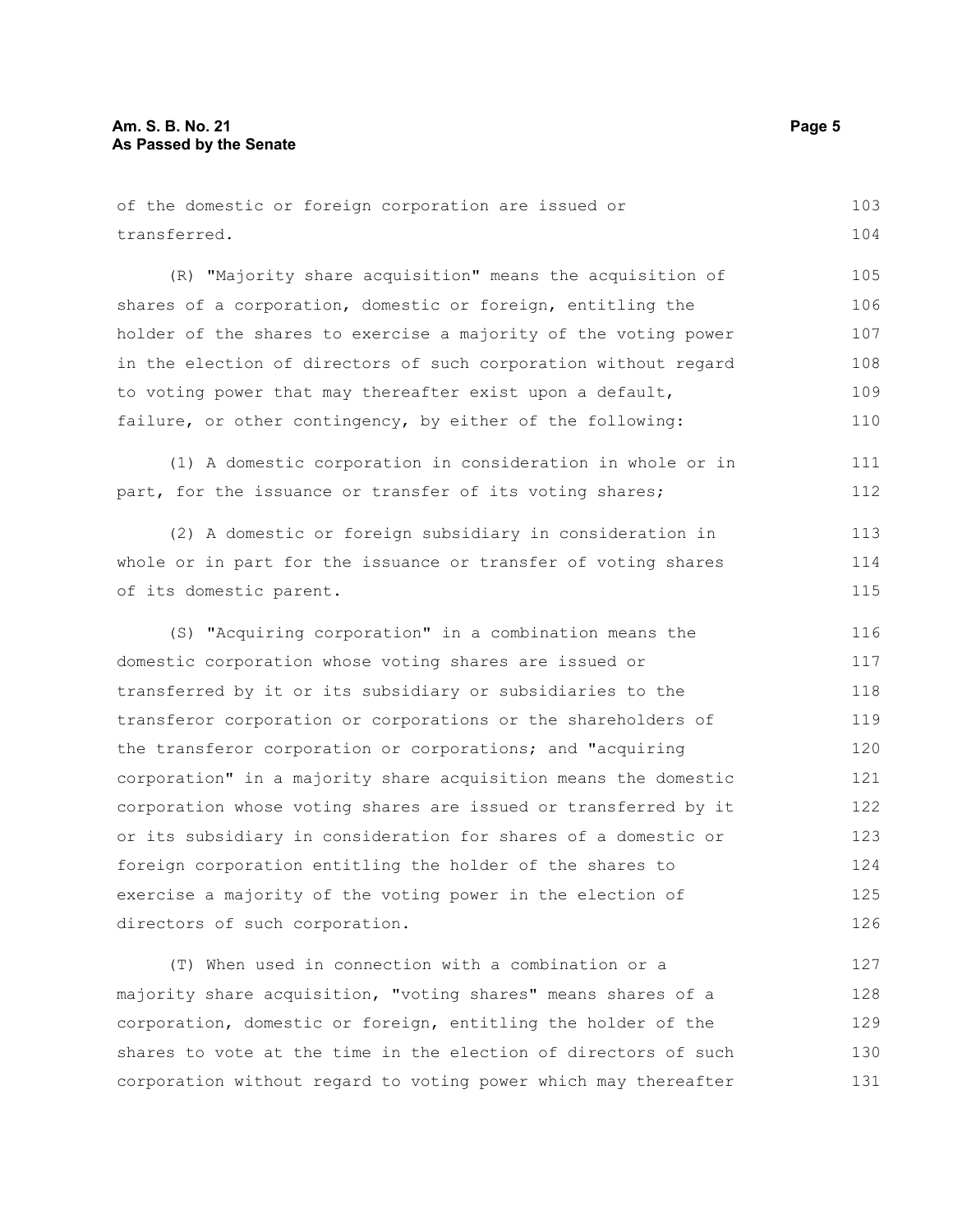exist upon a default, failure, or other contingency.

(U) "An emergency" exists when the governor, or any other person lawfully exercising the power and discharging the duties of the office of governor, proclaims that an attack on the United States or any nuclear, atomic, or other disaster has caused an emergency for corporations, and such an emergency shall continue until terminated by proclamation of the governor or any other person lawfully exercising the powers and discharging the duties of the office of governor. 133 134 135 136 137 138 139 140

(V) "Constituent corporation" means an existing corporation merging into or into which is being merged one or more other entities in a merger or an existing corporation being consolidated with one or more other entities into a new entity in a consolidation, whether any of the entities is domestic or foreign, and "constituent entity" means any entity merging into or into which is being merged one or more other entities in a merger, or an existing entity being consolidated with one or more other entities into a new entity in a consolidation, whether any of the entities is domestic or foreign. 141 142 143 144 145 146 147 148 149 150

(W) "Surviving corporation" means the constituent domestic or foreign corporation that is specified as the corporation into which one or more other constituent entities are to be or have been merged, and "surviving entity" means the constituent domestic or foreign entity that is specified as the entity into which one or more other constituent entities are to be or have been merged. 151 152 153 154 155 156 157

(X) "Close corporation agreement" means an agreement that satisfies the three requirements of division (A) of section 1701.591 of the Revised Code. 158 159 160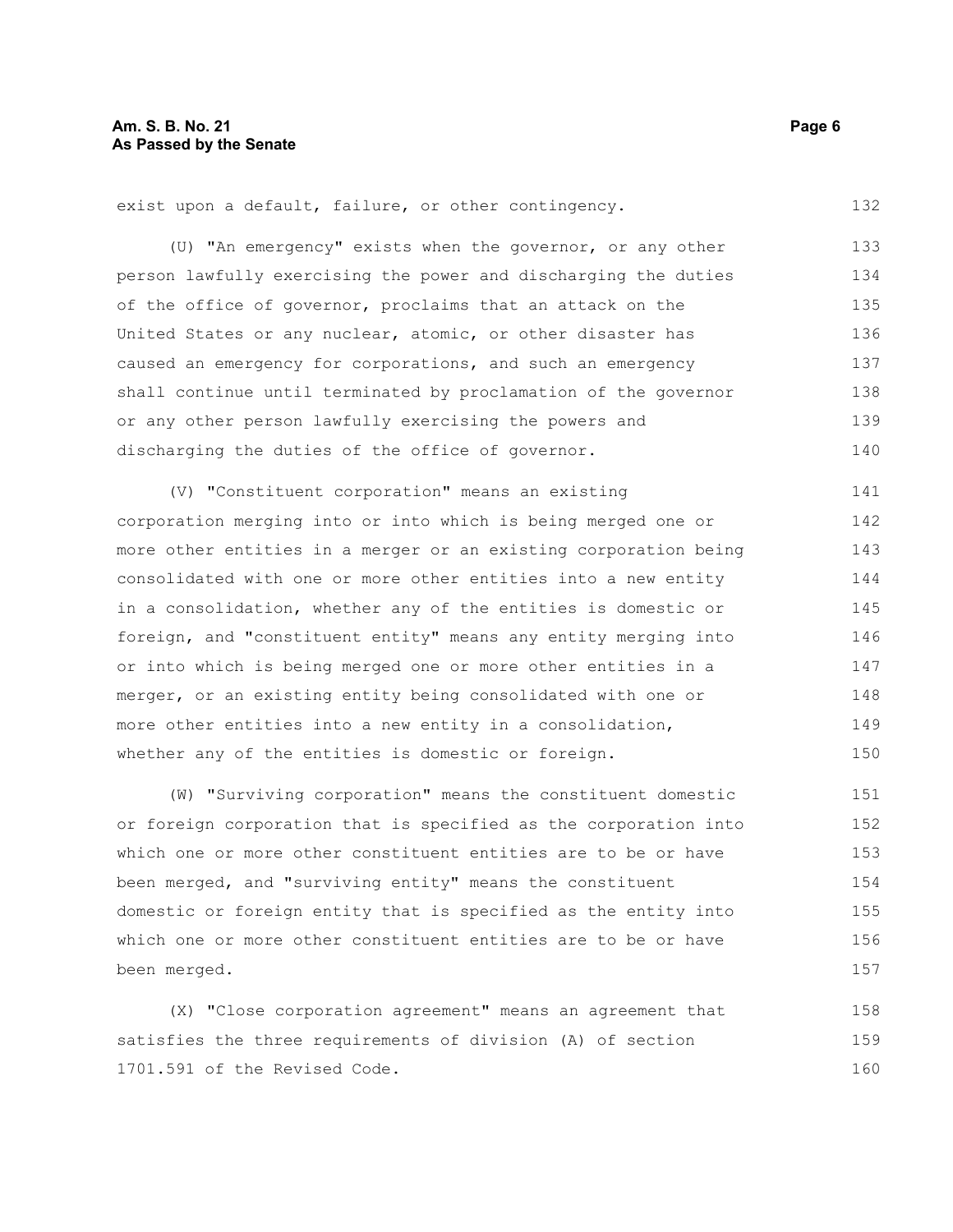# **Am. S. B. No. 21 Page 7 As Passed by the Senate**

(Y) "Issuing public corporation" means a domestic corporation with fifty or more shareholders that has its principal place of business, its principal executive offices, assets having substantial value, or a substantial percentage of its assets within this state, and as to which no valid close corporation agreement exists under division (H) of section 1701.591 of the Revised Code. 161 162 163 164 165 166 167

(Z)(1) "Control share acquisition" means the acquisition, directly or indirectly, by any person of shares of an issuing public corporation that, when added to all other shares of the issuing public corporation in respect of which the person may exercise or direct the exercise of voting power as provided in this division, would entitle the person, immediately after the acquisition, directly or indirectly, alone or with others, to exercise or direct the exercise of the voting power of the issuing public corporation in the election of directors within any of the following ranges of such voting power: 168 169 170 171 172 173 174 175 176 177

```
(a) One-fifth or more but less than one-third of such
voting power;
                                                                             178
                                                                             179
```
(b) One-third or more but less than a majority of such voting power;

(c) A majority or more of such voting power.

A bank, broker, nominee, trustee, or other person that acquires shares in the ordinary course of business for the benefit of others in good faith and not for the purpose of circumventing section 1701.831 of the Revised Code shall, however, be deemed to have voting power only of shares in respect of which such person would be able, without further instructions from others, to exercise or direct the exercise of 183 184 185 186 187 188 189

180 181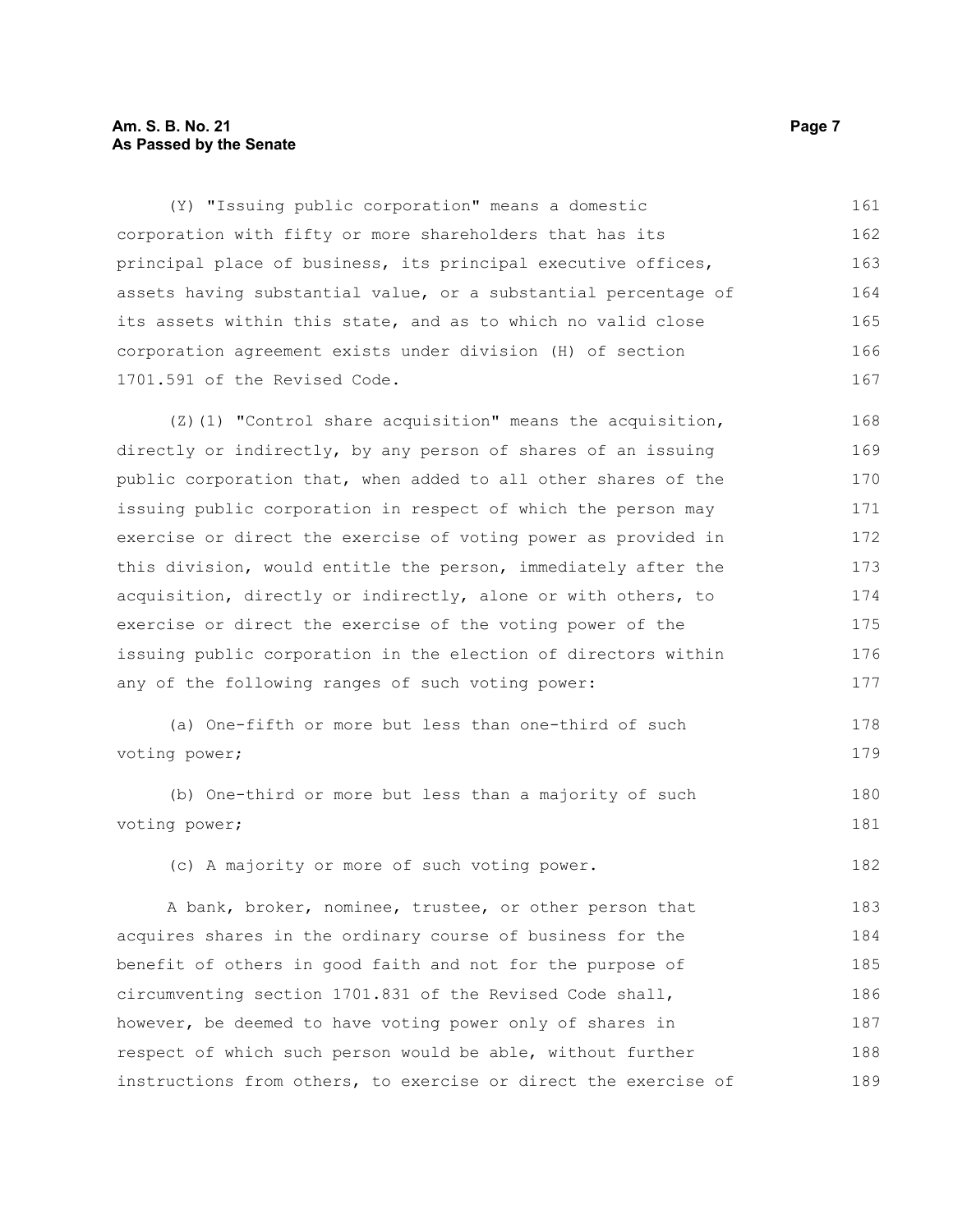votes on a proposed control share acquisition at a meeting of shareholders called under section 1701.831 of the Revised Code. 190 191

(2) The acquisition by any person of any shares of an issuing public corporation does not constitute a control share acquisition for the purpose of section 1701.831 of the Revised Code if the acquisition was or is consummated in, results from, or is the consequence of any of the following circumstances: 192 193 194 195 196

(a) Prior to November 19, 1982;

(b) Pursuant to a contract existing prior to November 19, 1982; 198 199

(c) By bequest or inheritance, by operation of law upon the death of an individual, or by any other transfer without valuable consideration, including a gift, that is made in good faith and not for the purpose of circumventing section 1701.831 of the Revised Code; 200 201 202 203 204

(d) Pursuant to the satisfaction of a pledge or other security interest created in good faith and not for the purpose of circumventing section 1701.831 of the Revised Code;

(e) Pursuant to a merger or consolidation adopted, or a combination or majority share acquisition authorized, by vote of the shareholders of the issuing public corporation in compliance with section 1701.78, 1701.781, 1701.79, 1701.791, or 1701.83 of the Revised Code, or pursuant to a merger adopted in compliance with section 1701.802 of the Revised Code; 208 209 210 211 212 213

(f) The person's being entitled, immediately thereafter, to exercise or direct the exercise of voting power of the issuing public corporation in the election of directors within the same range theretofore attained by that person either in compliance with the provisions of section 1701.831 of the 214 215 216 217 218

197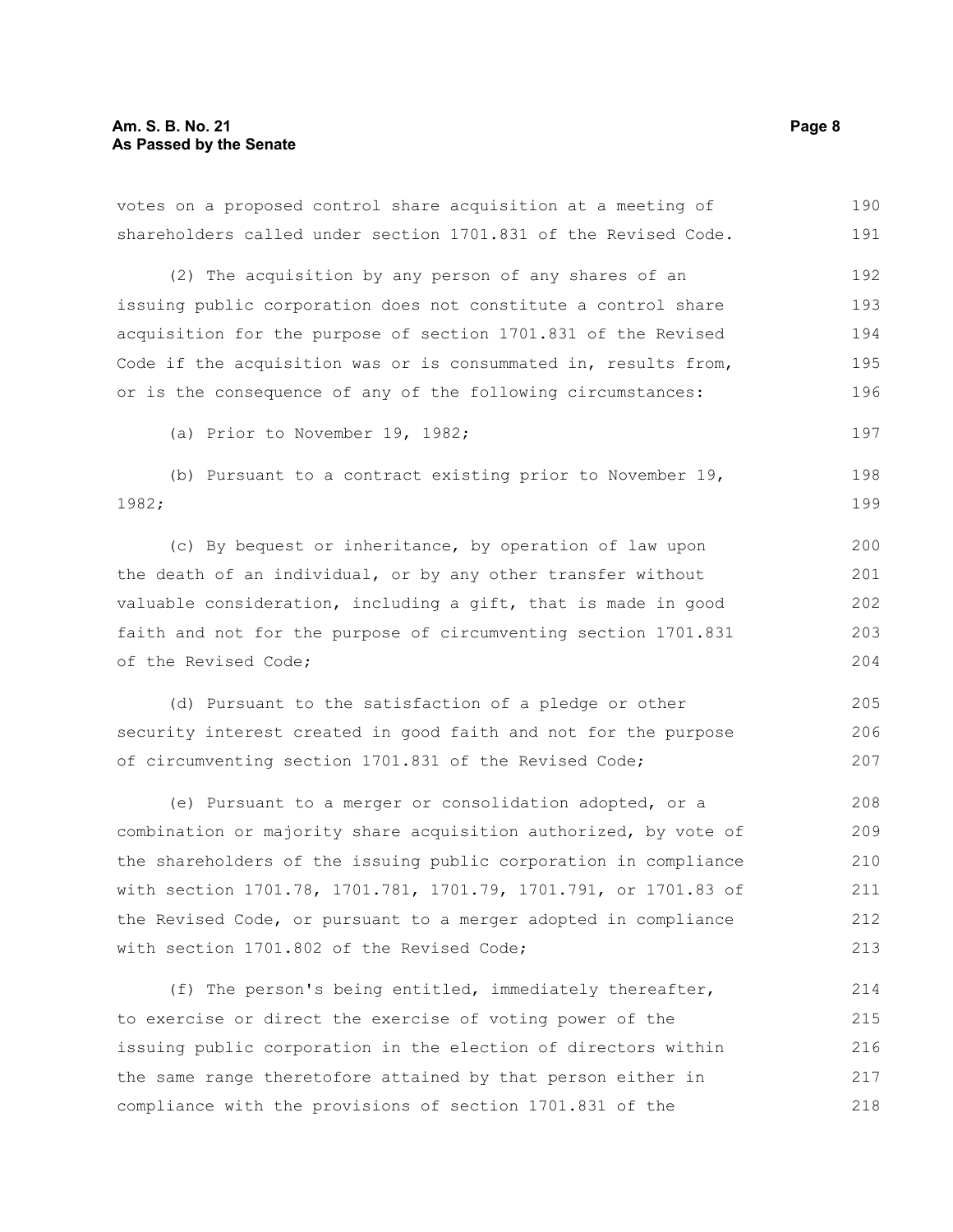| Revised Code or as a result solely of the issuing public |  |  |  |  |  |  | 219 |
|----------------------------------------------------------|--|--|--|--|--|--|-----|
| corporation's purchase of shares issued by it;           |  |  |  |  |  |  | 220 |

(g) The person's being engaged in business as an underwriter of securities who acquires the shares directly from the issuing public corporation or an affiliate or associate of the issuing public corporation through its participation in good faith in a firm commitment underwriting registered under the "Securities Act of 1933," 15 U.S.C. 77a et seq., and not for the purpose of circumventing section 1701.831 of the Revised Code. 221 222 223 224 225 226 227

The acquisition by any person of shares of an issuing public corporation in a manner described under division (Z)(2) of this section shall be deemed a control share acquisition authorized pursuant to section 1701.831 of the Revised Code within the range of voting power under division  $(Z)$  (1)(a), (b), or (c) of this section that such person is entitled to exercise after the acquisition, provided, in the case of an acquisition in a manner described under division (Z)(2)(c) or (d) of this section, the transferor of shares to such person had previously obtained any authorization of shareholders required under section 1701.831 of the Revised Code in connection with the transferor's acquisition of shares of the issuing public corporation. 228 229 230 231 232 233 234 235 236 237 238 239 240

(3) The acquisition of shares of an issuing public corporation in good faith and not for the purpose of circumventing section 1701.831 of the Revised Code from any person whose control share acquisition previously had been authorized by shareholders in compliance with section 1701.831 of the Revised Code, or from any person whose previous acquisition of shares of an issuing public corporation would have constituted a control share acquisition but for division 241 242 243 244 245 246 247 248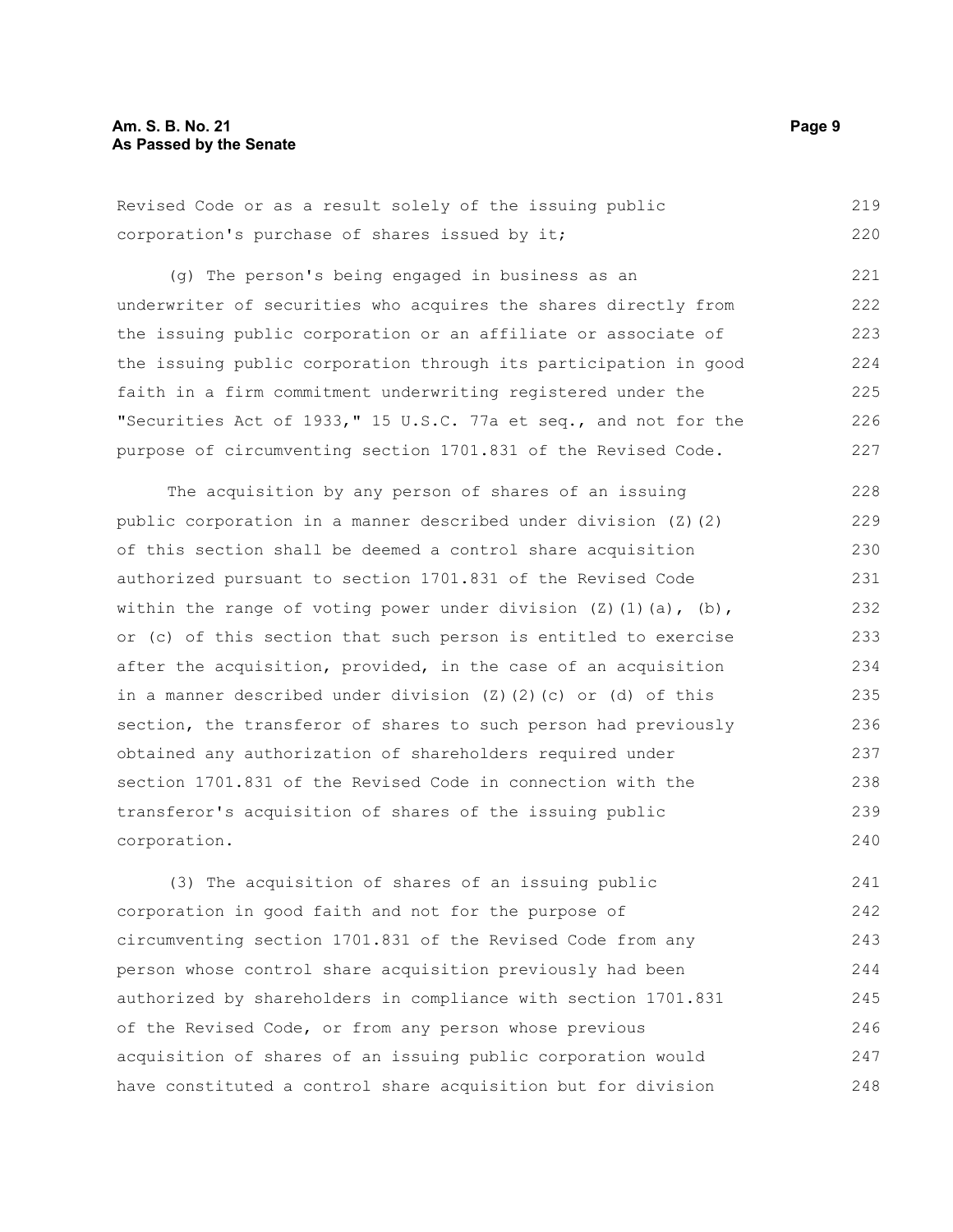(Z)(2) or (3) of this section, does not constitute a control share acquisition for the purpose of section 1701.831 of the Revised Code unless such acquisition entitles the person making the acquisition, directly or indirectly, alone or with others, to exercise or direct the exercise of voting power of the corporation in the election of directors in excess of the range of voting power authorized pursuant to section 1701.831 of the Revised Code, or deemed to be so authorized under division (Z) (2) of this section. 249 250 251 252 253 254 255 256 257

(AA) "Acquiring person" means any person who has delivered an acquiring person statement to an issuing public corporation pursuant to section 1701.831 of the Revised Code. 258 259 260

(BB) "Acquiring person statement" means a written statement that complies with division (B) of section 1701.831 of the Revised Code.

(CC)(1) "Interested shares" means the shares of an issuing public corporation in respect of which any of the following persons may exercise or direct the exercise of the voting power of the corporation in the election of directors:

(a) An acquiring person;

(b) Any officer of the issuing public corporation elected or appointed by the directors of the issuing public corporation; 269 270

(c) Any employee of the issuing public corporation who is also a director of such corporation; 271 272

(d) Any person that acquires such shares for valuable consideration during the period beginning with the date of the first public disclosure of a proposal for, or expression of interest in, a control share acquisition of the issuing public corporation; a transaction pursuant to section 1701.76, 1701.78, 273 274 275 276 277

261 262 263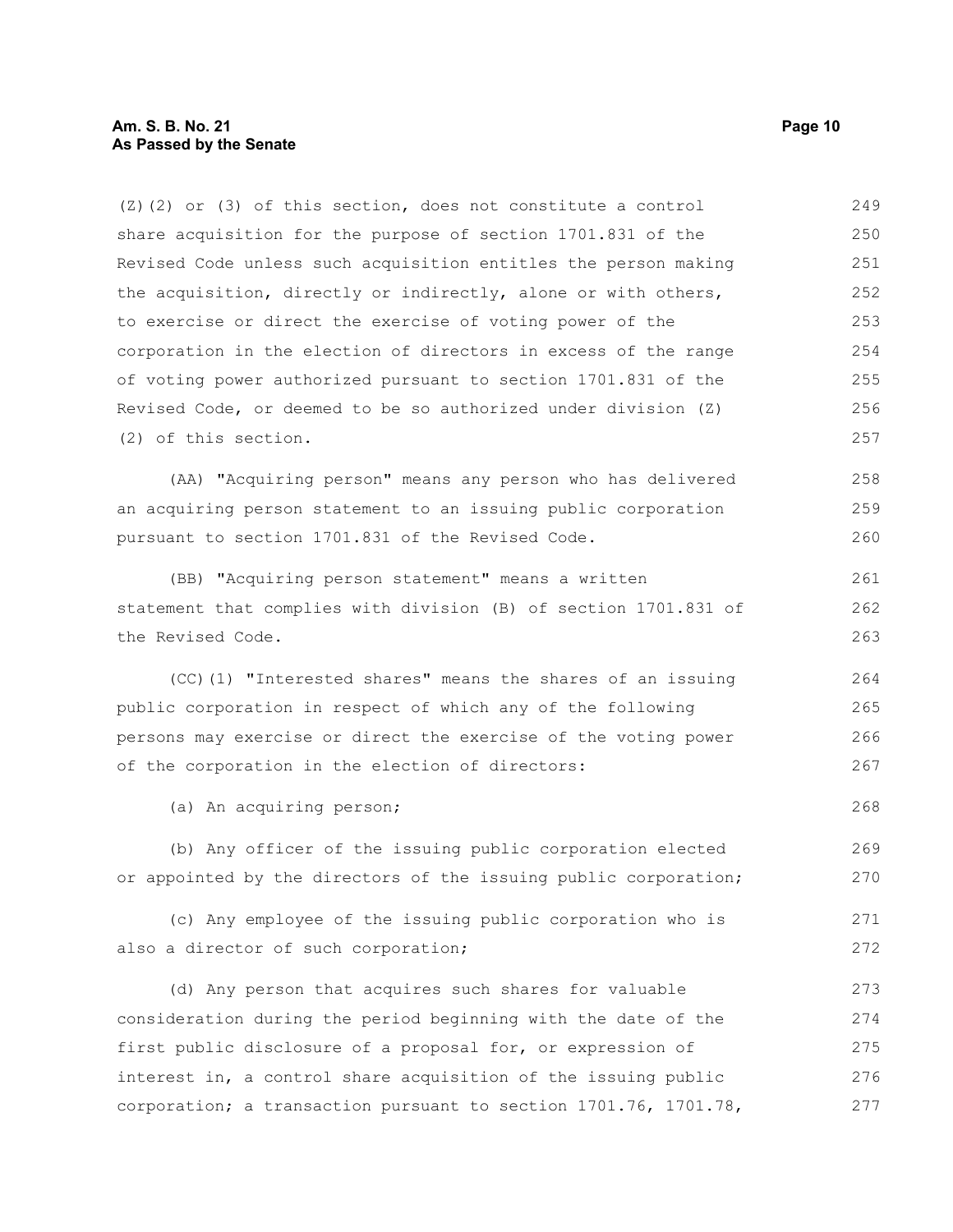## **Am. S. B. No. 21 Page 11 As Passed by the Senate**

1701.781, 1701.79, 1701.791, 1701.83, or 1701.86 of the Revised Code that involves the issuing public corporation or its assets; or any action that would directly or indirectly result in a change in control of the issuing public corporation or its assets, and ending on the record date established by the directors pursuant to section 1701.45 and division (D) of section 1701.831 of the Revised Code, if either of the following applies: 278 279 280 281 282 283 284 285

(i) The aggregate consideration paid or given by the person who acquired the shares, and any other persons acting in concert with the person, for all such shares exceeds two hundred fifty thousand dollars; 286 287 288 289

(ii) The number of shares acquired by the person who acquired the shares, and any other persons acting in concert with the person, exceeds one-half of one per cent of the outstanding shares of the corporation entitled to vote in the election of directors. 290

(e) Any person that transfers such shares for valuable consideration after the record date described in division (CC) (1)(d) of this section as to shares so transferred, if accompanied by the voting power in the form of a blank proxy, an agreement to vote as instructed by the transferee, or otherwise. 295 296 297 298 299

(2) If any part of this division is held to be illegal or invalid in application, the illegality or invalidity does not affect any legal and valid application thereof or any other provision or application of this division or section 1701.831 of the Revised Code that can be given effect without the invalid or illegal provision, and the parts and applications of this division are severable. 300 301 302 303 304 305 306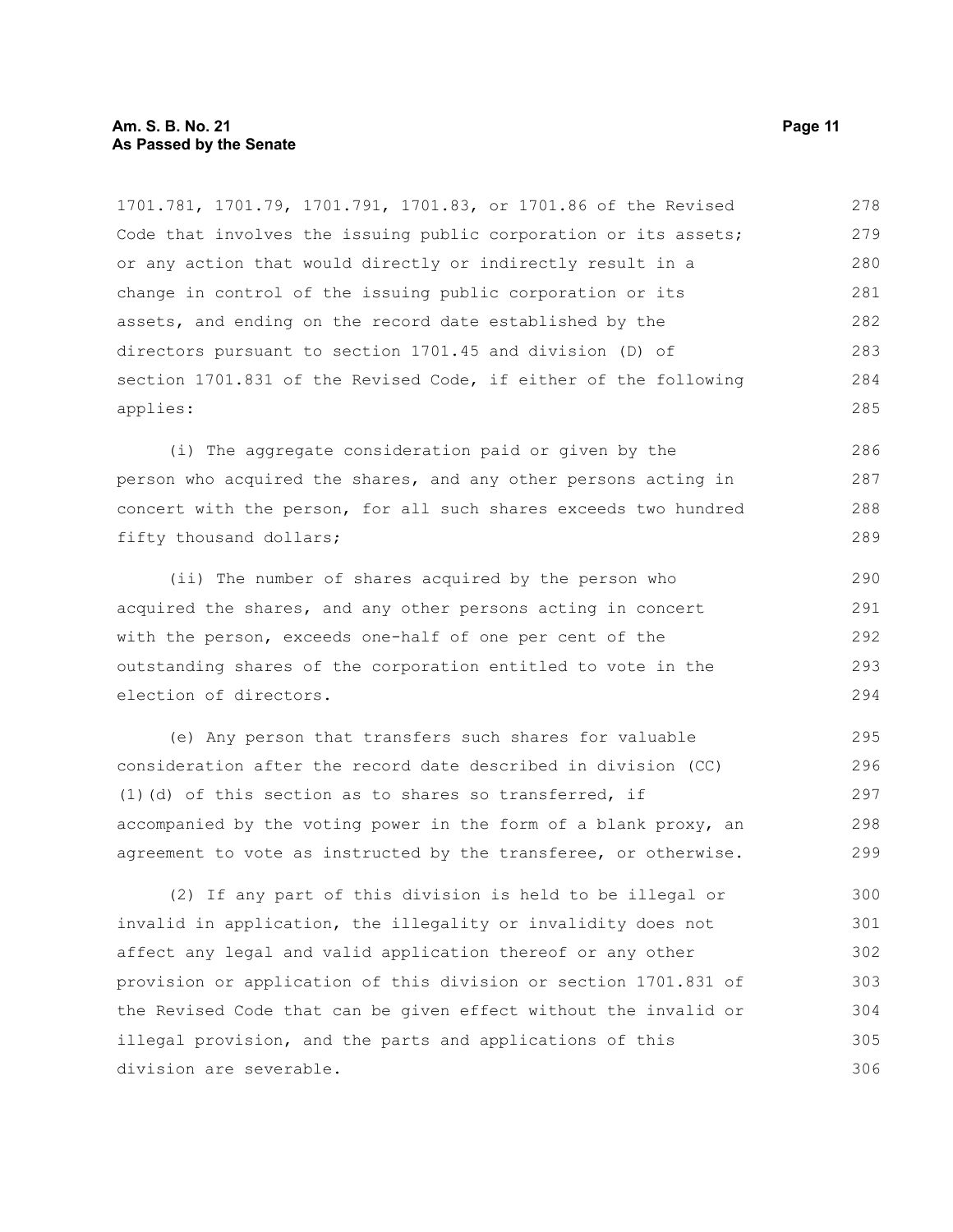| (DD) "Certificated security" and "uncertificated security"       | 307 |
|------------------------------------------------------------------|-----|
| have the same meanings as in section 1308.01 of the Revised      | 308 |
| Code.                                                            | 309 |
| (EE) "Entity" means any of the following:                        | 310 |
| (1) A for profit corporation existing under the laws of          | 311 |
| this state or any other state;                                   | 312 |
| (2) Any of the following organizations existing under the        | 313 |
| laws of this state, the United States, or any other state:       | 314 |
| (a) A business trust or association;                             | 315 |
| (b) A real estate investment trust;                              | 316 |
| (c) A common law trust;                                          | 317 |
| (d) An unincorporated business or for profit organization,       | 318 |
| including a general or limited partnership;                      | 319 |
| (e) A limited liability company;                                 | 320 |
| (f) A nonprofit corporation.                                     | 321 |
| (FF) "Benefit corporation" means a corporation that sets         | 322 |
| forth in its articles of incorporation one or more beneficial    | 323 |
| purposes among the purposes for which the corporation is formed. | 324 |
| (GG) "Beneficial purpose" means seeking to have a bona           | 325 |
| fide positive effect or to reduce one or more bona fide negative | 326 |
| effects of an artistic, charitable, cultural, economic,          | 327 |
| educational, environmental, literary, medical, religious,        | 328 |
| scientific, or technological nature for the benefit of persons,  | 329 |
| entities, communities, or interests other than shareholders in   | 330 |
| their capacity as shareholders.                                  | 331 |
| Sec. 1701.03. (A) $(1)$ A corporation may be formed under        | 332 |
| this chapter for any purpose or combination of purposes for      | 333 |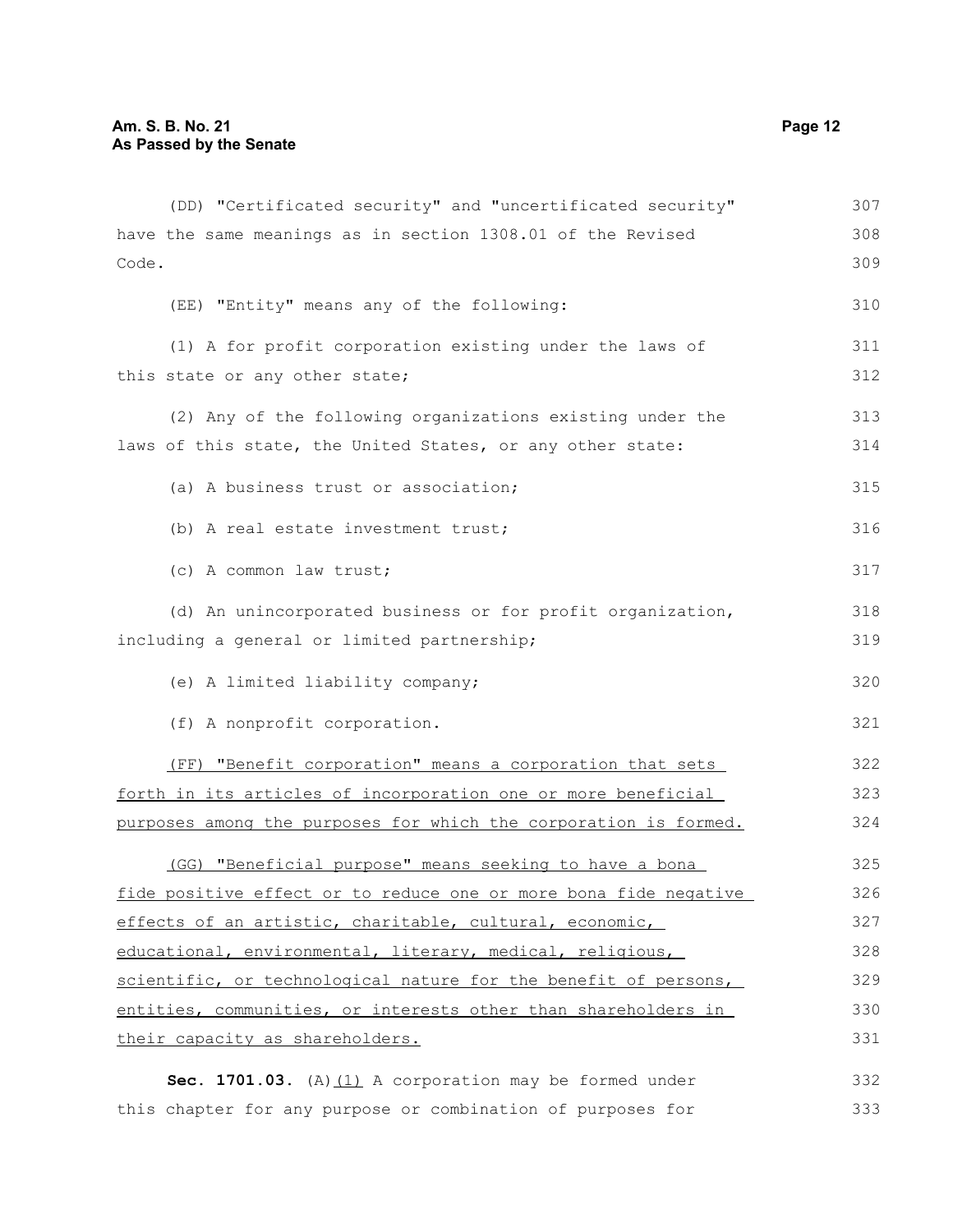# **Am. S. B. No. 21 Page 13 As Passed by the Senate**

which individuals lawfully may associate themselves, except that, if the Revised Code contains special provisions pertaining to the formation of any designated type of corporation other than a professional association, as defined in section 1785.01 of the Revised Code, a corporation of that type shall be formed in accordance with the special provisions. 334 335 336 337 338 339

| (2) The purpose for which a corporation is formed may       | 340 |
|-------------------------------------------------------------|-----|
| include a beneficial purpose. Except to the extent that the | 341 |
| articles otherwise provide, both of the following apply:    | 342 |

(a) Having a beneficial purpose does not prevent a corporation from seeking any of the other purposes for which the corporation is formed, including operation of the corporation for pecuniary gain or profit and distribution of net earnings. 343 344 345 346

(b) No particular purpose of a corporation has priority over any other purpose of the corporation.

(3) A corporation that does not have a beneficial purpose is not required to operate exclusively for profit or distribution of net earnings of the corporation in all instances. 349 350 351 352

(4) To be effective, a beneficial purpose shall be expressly provided in the articles. A statement of purpose in the articles that includes any purpose or combination of purposes for which individuals lawfully may associate themselves, without the express provision of a beneficial purpose, does not establish a beneficial purpose as a purpose of the corporation. 353 354 355 356 357 358 359

(B) On and after July 1, 1994, a corporation may be formed under this chapter for the purpose of carrying on the practice of any profession, including, but not limited to, a corporation 360 361 362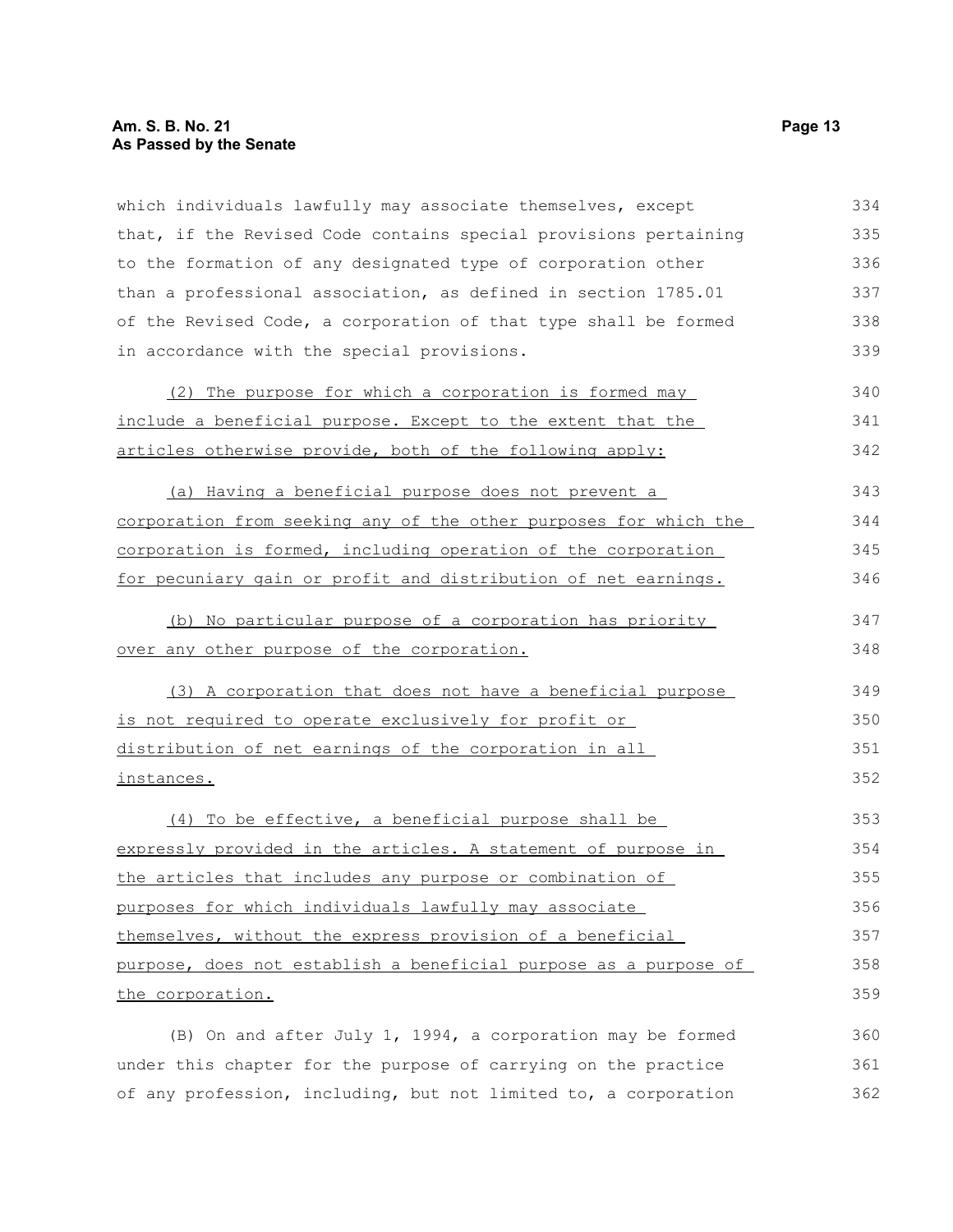for the purpose of providing public accounting or certified public accounting services, a corporation for the erection, owning, and conducting of a sanitarium for receiving and caring for patients, medical and hygienic treatment of patients, and instruction of nurses in the treatment of disease and in hygiene, a corporation for the purpose of providing architectural, landscape architectural, professional engineering, or surveying services or any combination of those types of services, and a corporation for the purpose of providing a combination of the professional services, as defined in section 1785.01 of the Revised Code, of optometrists authorized under Chapter 4725. of the Revised Code, chiropractors authorized under Chapter 4734. of the Revised Code to practice chiropractic or acupuncture, psychologists authorized under Chapter 4732. of the Revised Code, registered or licensed practical nurses authorized under Chapter 4723. of the Revised Code, pharmacists authorized under Chapter 4729. of the Revised Code, physical therapists authorized under sections 4755.40 to 4755.56 of the Revised Code, occupational therapists authorized under sections 4755.04 to 4755.13 of the Revised Code, mechanotherapists authorized under section 4731.151 of the Revised Code, doctors of medicine and surgery, osteopathic medicine and surgery, or podiatric medicine and surgery authorized under Chapter 4731. of the Revised Code, and licensed professional clinical counselors, licensed professional counselors, independent social workers, social workers, independent marriage and family therapists, or marriage and family therapists authorized under Chapter 4757. of the Revised Code. 363 364 365 366 367 368 369 370 371 372 373 374 375 376 377 378 379 380 381 382 383 384 385 386 387 388 389 390 391

This chapter does not restrict, limit, or otherwise affect the authority or responsibilities of any agency, board, 392 393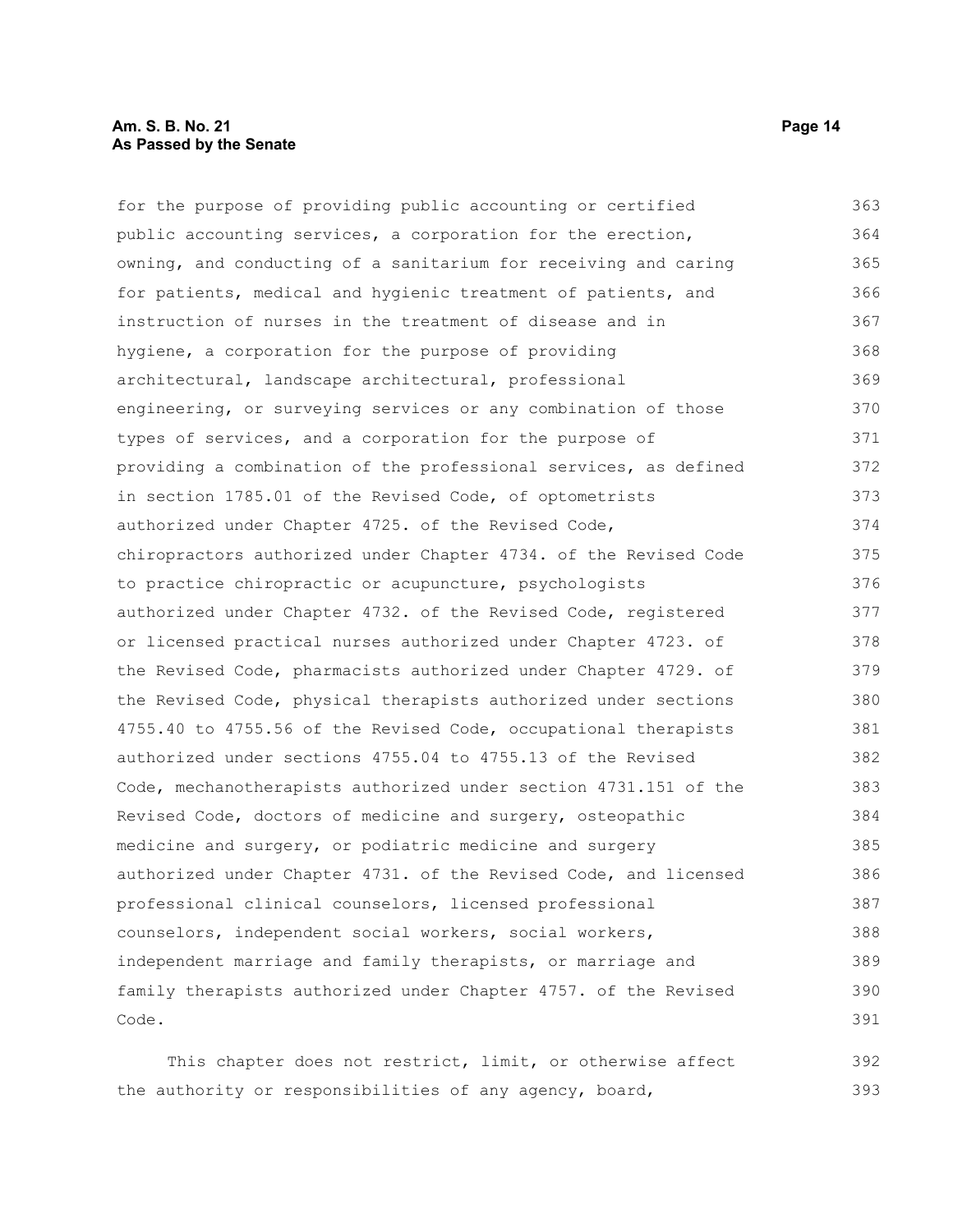commission, department, office, or other entity to license, register, and otherwise regulate the professional conduct of individuals or organizations of any kind rendering professional services, as defined in section 1785.01 of the Revised Code, in this state or to regulate the practice of any profession that is within the jurisdiction of the agency, board, commission, department, office, or other entity, notwithstanding that an individual is a director, officer, employee, or other agent of a corporation formed under this chapter and is rendering professional services or engaging in the practice of a profession through a corporation formed under this chapter or that the organization is a corporation formed under this chapter. 394 395 396 397 398 399 400 401 402 403 404 405 406

(C) Nothing in division (A) or (B) of this section precludes the organization of a professional association in accordance with this chapter and Chapter 1785. of the Revised Code or the formation of a limited liability company under Chapter 1705. of the Revised Code with respect to a business, as defined in section 1705.01 of the Revised Code. 407 408 409 410 411 412

(D) No corporation formed for the purpose of providing a combination of the professional services, as defined in section 1785.01 of the Revised Code, of optometrists authorized under Chapter 4725. of the Revised Code, chiropractors authorized under Chapter 4734. of the Revised Code to practice chiropractic or acupuncture, psychologists authorized under Chapter 4732. of the Revised Code, registered or licensed practical nurses authorized under Chapter 4723. of the Revised Code, pharmacists authorized under Chapter 4729. of the Revised Code, physical therapists authorized under sections 4755.40 to 4755.56 of the Revised Code, occupational therapists authorized under sections 4755.04 to 4755.13 of the Revised Code, mechanotherapists 413 414 415 416 417 418 419 420 421 422 423 424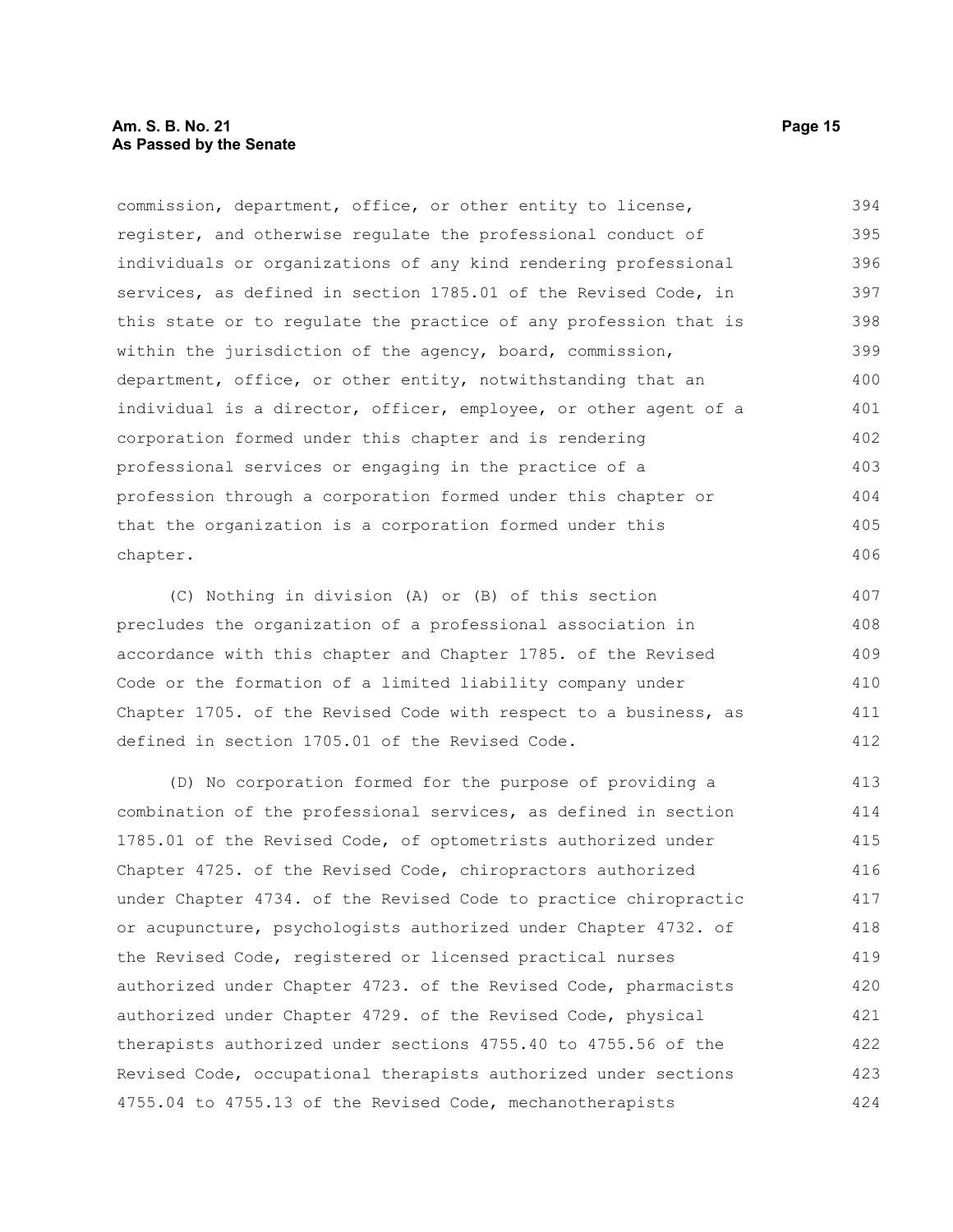# **Am. S. B. No. 21 Page 16 As Passed by the Senate**

authorized under section 4731.151 of the Revised Code, doctors of medicine and surgery, osteopathic medicine and surgery, or podiatric medicine and surgery authorized under Chapter 4731. of the Revised Code, and licensed professional clinical counselors, licensed professional counselors, independent social workers, social workers, independent marriage and family therapists, or marriage and family therapists authorized under Chapter 4757. of the Revised Code shall control the professional clinical judgment exercised within accepted and prevailing standards of practice of a licensed, certificated, or otherwise legally authorized optometrist, chiropractor, chiropractor practicing acupuncture through the state chiropractic board, psychologist, nurse, pharmacist, physical therapist, occupational therapist, mechanotherapist, doctor of medicine and surgery, osteopathic medicine and surgery, or podiatric medicine and surgery, licensed professional clinical counselor, licensed professional counselor, independent social worker, social worker, independent marriage and family therapist, or marriage and family therapist in rendering care, treatment, or professional advice to an individual patient. 425 426 427 428 429 430 431 432 433 434 435 436 437 438 439 440 441 442 443 444

This division does not prevent a hospital, as defined in section 3727.01 of the Revised Code, insurer, as defined in section 3999.36 of the Revised Code, or intermediary organization, as defined in section 1751.01 of the Revised Code, from entering into a contract with a corporation described in this division that includes a provision requiring utilization review, quality assurance, peer review, or other performance or quality standards. Those activities shall not be construed as controlling the professional clinical judgment of an individual practitioner listed in this division. 445 446 447 448 449 450 451 452 453 454

**Sec. 1701.04.** (A) Any person, singly or jointly with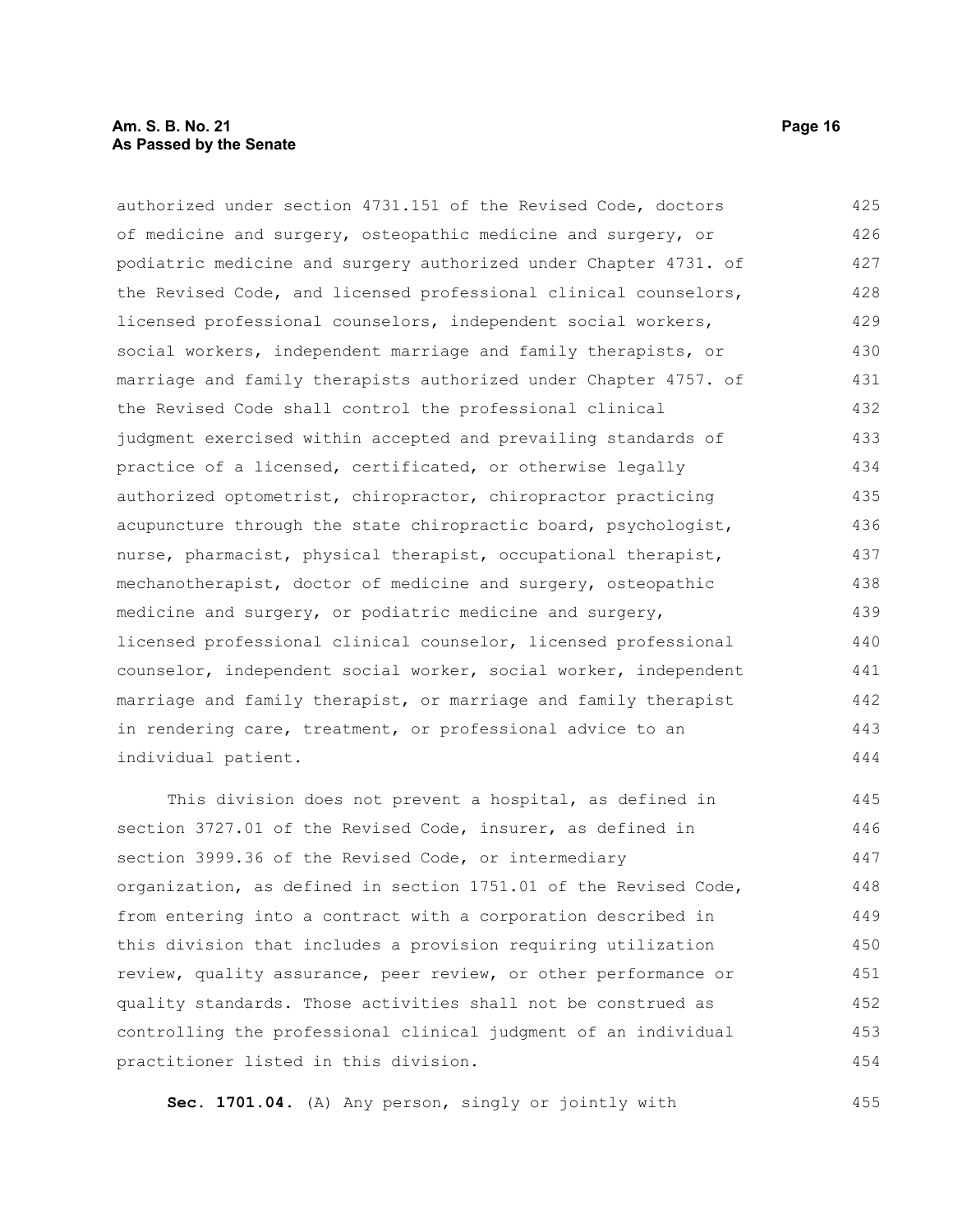others, and without regard to residence, domicile, or state of incorporation, may form a corporation by signing and filing with the secretary of state articles of incorporation that shall set forth all of the following: 456 457 458 459

(1) The name of the corporation, which shall be in compliance with division (A) of section 1701.05 of the Revised Code;

(2) The place in this state where the principal office of the corporation is to be located; 463 464

(3) The authorized number and the par value per share of shares with par value, and the authorized number of shares without par value, except that the articles of a banking, safe deposit, trust, or insurance corporation shall not authorize shares without par value; the express terms, if any, of the shares; and, if the shares are classified, the designation of each class, the authorized number and par value per share, if any, of the shares of each class, and the express terms of the shares of each class; 465 466 467 468 469 470 471 472 473

(4) If the corporation is to have an initial stated capital, the amount of that stated capital. 474 475

(B) The articles also may set forth any of the following: 476

(1) The names of the individuals who are to serve as initial directors; 477 478

(2) The purpose or purposes for which the corporation is formed, but in the absence of a statement of the purpose or purposes or except as expressly set forth in such statement, the purpose for which any corporation is formed is to engage in any lawful act or activity for which a corporation may be formed under this chapter, and all lawful acts and activities of the 479 480 481 482 483 484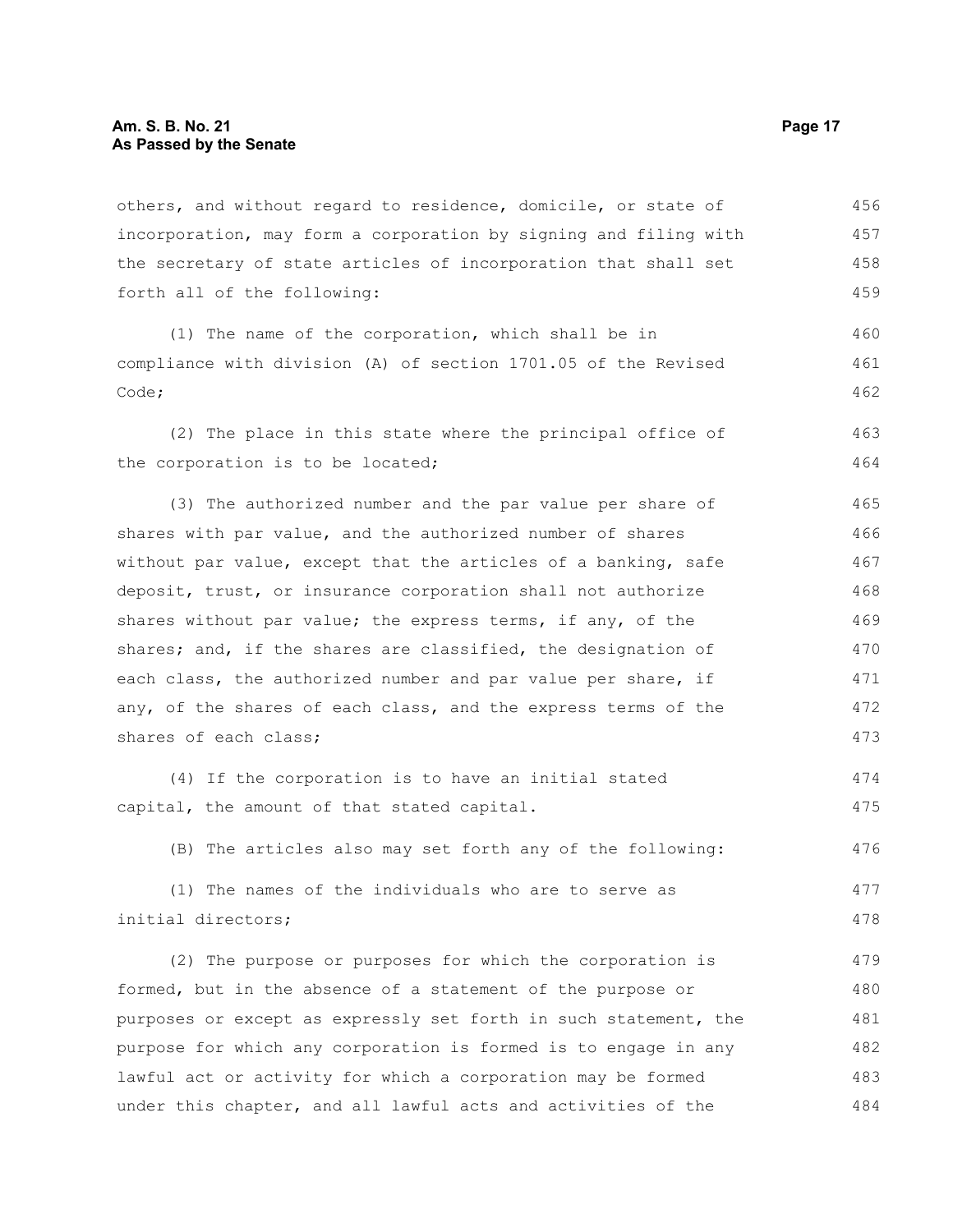| corporation are within the purposes of the corporation;          | 485 |
|------------------------------------------------------------------|-----|
| (3) Any priority or other method for balancing the               | 486 |
| purposes for which the corporation is formed;                    | 487 |
| (4) Any lawful provision for the purpose of defining,            | 488 |
| limiting, or regulating the exercise of the authority of the     | 489 |
| corporation, the incorporators, the directors, the officers, the | 490 |
| shareholders, or the holders of any class of shares;             | 491 |
| $\frac{(4)-(5)}{4}$ Any provision that may be set forth in the   | 492 |
| regulations;                                                     | 493 |
| $(5)$ (6) A provision specifying the period of existence of      | 494 |
| the corporation if it is to be otherwise than perpetual;         | 495 |
| $(6)$ (7) A provision eliminating the right of every             | 496 |
| shareholder to vote cumulatively in the election of directors;   | 497 |
| $(7)$ (8) Any additional provision permitted by this             | 498 |
| chapter.                                                         | 499 |
| (C) A written appointment of a statutory agent for the           | 500 |
| purposes set forth in section 1701.07 of the Revised Code shall  | 501 |
| be filed with the articles, unless the corporation belongs to    | 502 |
| one of the classes mentioned in division (0) of that section.    | 503 |
| (D) The legal existence of the corporation begins upon the       | 504 |
| filing of the articles or on a later date specified in the       | 505 |
| articles that is not more than ninety days after filing, and,    | 506 |
| unless the articles otherwise provide, its period of existence   | 507 |
| shall be perpetual.                                              | 508 |
| Sec. 1701.05. (A) Except as provided in this section, and        | 509 |
| in sections 1701.75, 1701.78, and 1701.82 of the Revised Code,   | 510 |
| which sections relate to the reorganization, merger, and         | 511 |
| consolidation of corporations, the corporate name of a domestic  | 512 |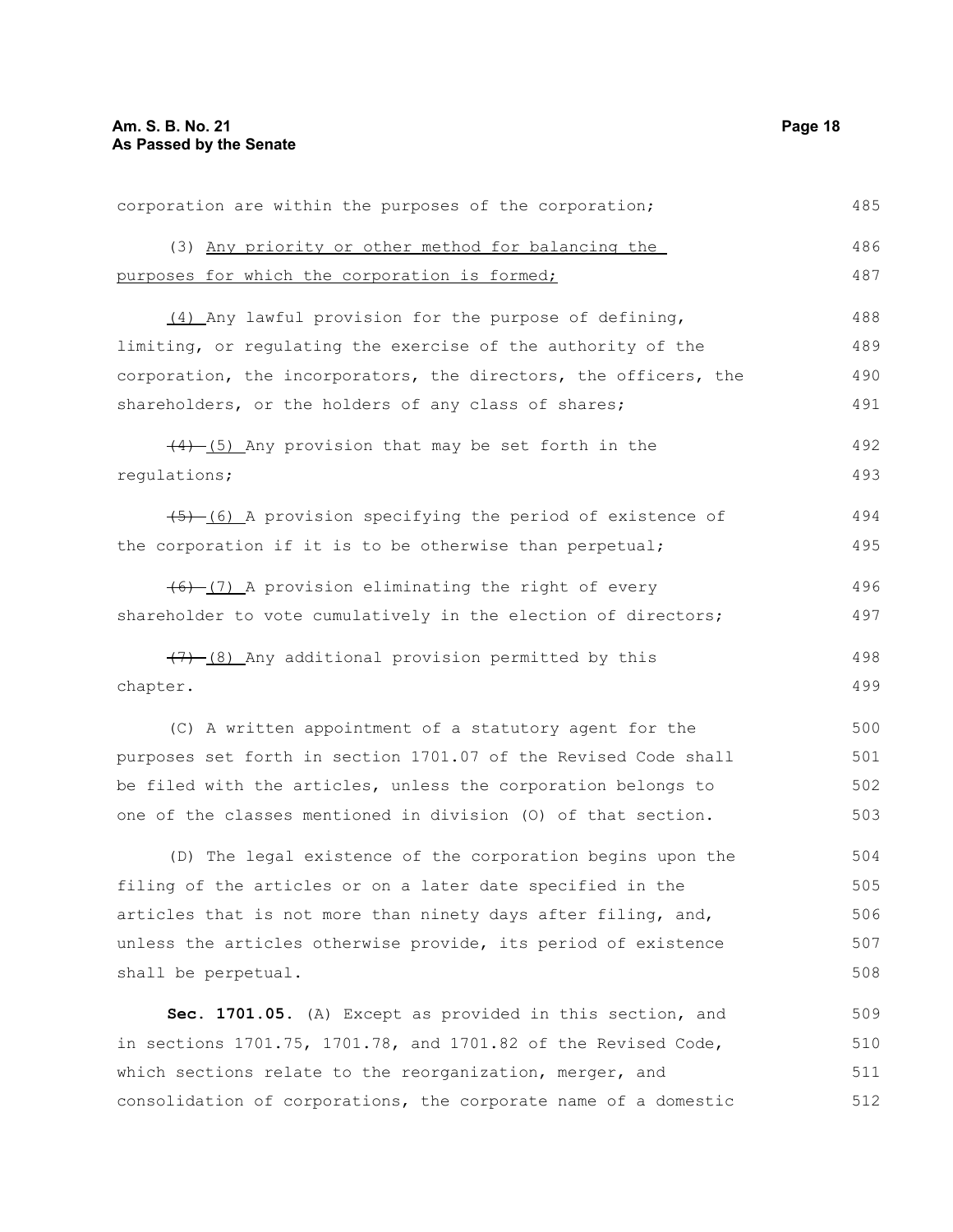corporation shall comply with all of the following: 513

(1) It shall end with or include the word or abbreviation "company," "co.," "corporation," "corp.," "incorporated," or "inc." 514 515 516

(2) It shall not include the word "benefit" or "b-" in its name as a prefix to "company," "co.," "corporation," "corp," "incorporated," or "inc.," unless the corporation is a benefit corporation or had a name that included such combination of words prior to the effective date of this amendment. 517 518 519 520 521

(3) It shall be distinguishable upon the records in the office of the secretary of state from all of the following: 522 523

(a) The name of any other corporation, whether nonprofit or for profit and whether that of a domestic or of a foreign corporation authorized to do business in this state; 524 525 526

(b) The name of any limited liability company registered in the office of the secretary of state pursuant to Chapter 1705. of the Revised Code, whether domestic or foreign; 527 528 529

(c) The name of any limited liability partnership registered in the office of the secretary of state pursuant to Chapter 1775. or 1776. of the Revised Code, whether domestic or foreign; 530 531 532 533

(d) The name of any limited partnership registered in the office of the secretary of state pursuant to Chapter 1782. of the Revised Code, whether domestic or foreign; 534 535 536

(e) Any trade name the exclusive right to which is at the time in question registered in the office of the secretary of state pursuant to Chapter 1329. of the Revised Code. 537 538 539

 $(3)$   $(4)$  It shall not contain any language that indicates 540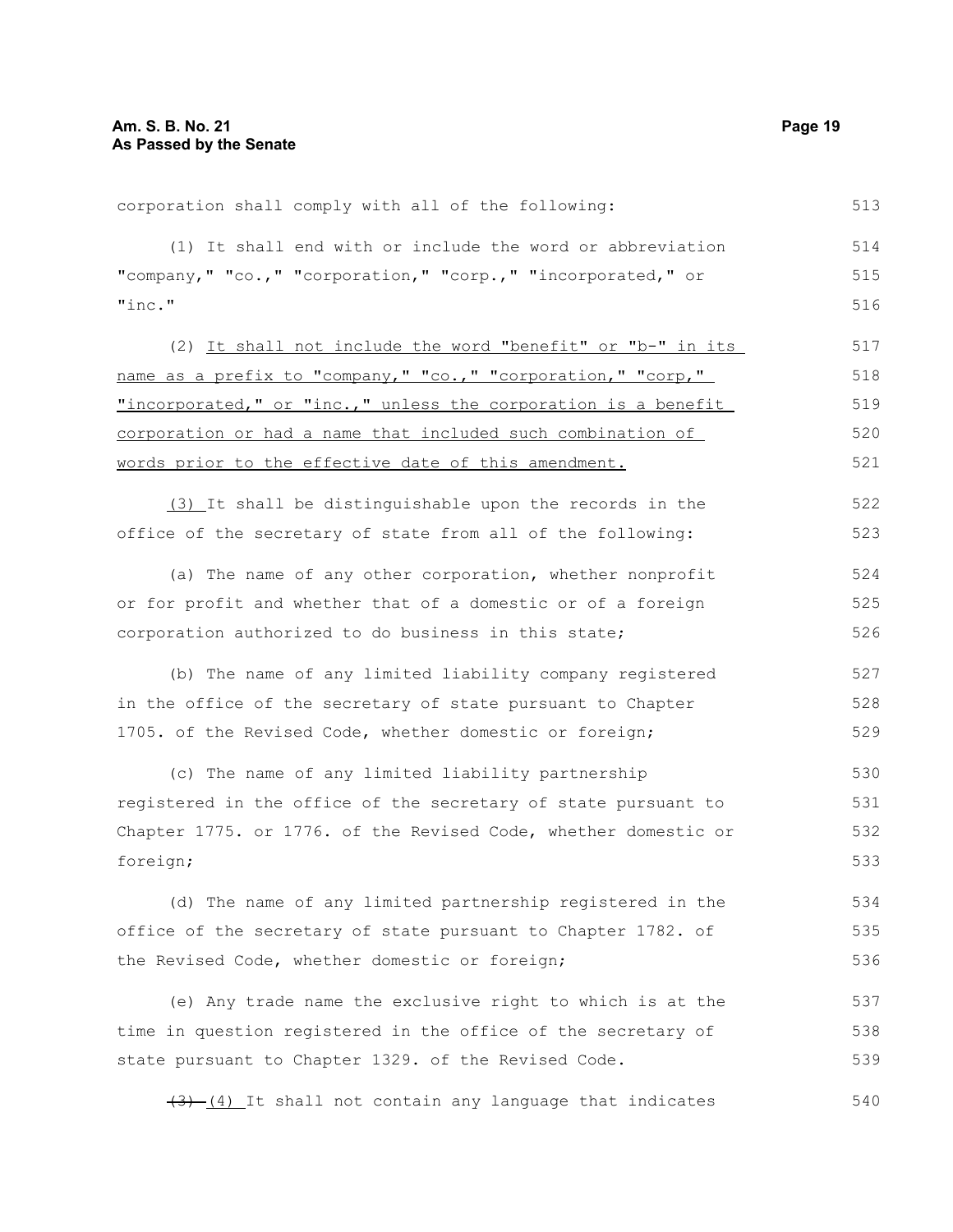# **Am. S. B. No. 21 Page 20 As Passed by the Senate**

or implies that the corporation is connected with a government agency of this state, another state, or the United States. (B) The secretary of state shall determine for purposes of this section whether a name is "distinguishable" from another name upon the secretary of state's records. Without excluding other names that may not constitute distinguishable names in this state, a name is not considered distinguishable from another name for purposes of this section solely because it differs from the other name in only one or more of the following manners: (1) The use of the word "corporation," "company," "incorporated," "limited," or any abbreviation of any of those words; (2) The use of any article, conjunction, contraction, abbreviation, or punctuation; (3) The use of a different tense or number of the same word. (C) A corporation may apply to the secretary of state for authorization to use a name that is not distinguishable upon the secretary of state's records from the name of any other corporation, limited liability company, limited liability partnership, or limited partnership, or from a registered trade name, if there also is filed in the office of the secretary of state, on a form prescribed by the secretary of state, the consent of the other entity or, in the case of a registered trade name, the person in whose name is registered the exclusive right to use the name, which consent is evidenced in a writing signed by any authorized officer or any authorized representative of the other entity or person. 541 542 543 544 545 546 547 548 549 550 551 552 553 554 555 556 557 558 559 560 561 562 563 564 565 566 567 568 569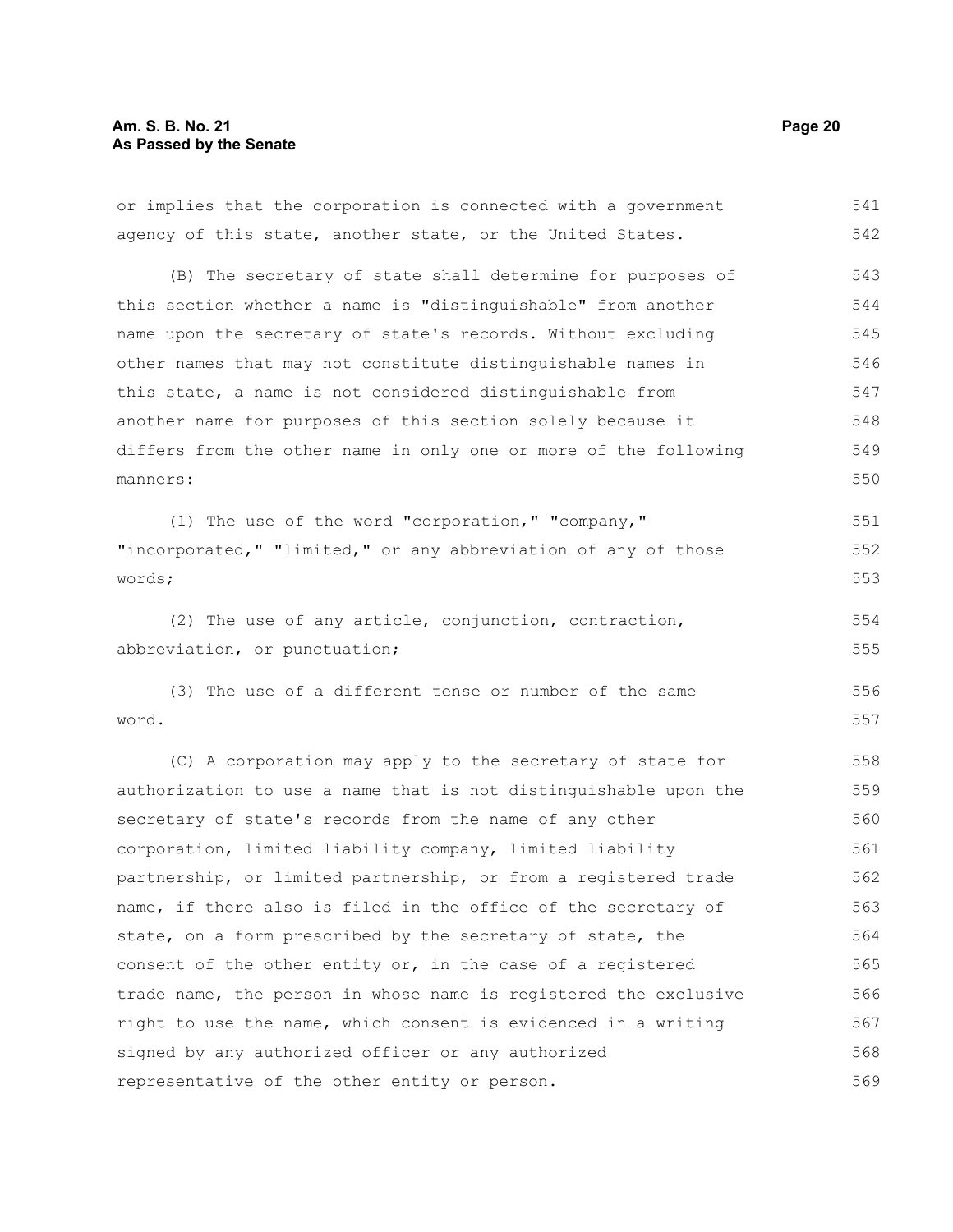# **Am. S. B. No. 21 Page 21 As Passed by the Senate**

(D) In case of judicial sale or judicial transfer, by sale or transfer of good will or otherwise, of the right to use the name of a corporation, whether nonprofit or for profit, and whether that of a domestic corporation or of a foreign corporation authorized to exercise its corporate privileges in this state or to do business in this state, the secretary of state, at the instance of the purchaser or transferee of such right, shall accept for filing articles of a corporation with a name the same as or similar to the name of such other corporation, if there also is filed in the office of the secretary of state a certified copy of the decree or order of court confirming or otherwise evidencing the purchase or transfer. 570 571 572 573 574 575 576 577 578 579 580 581 582

(E) Any person who wishes to reserve a name for a proposed new corporation, or any corporation intending to change its name, may submit to the secretary of state a written application, on a form prescribed by the secretary of state, for the exclusive right to use a specified name as the name of a corporation. If the secretary of state finds that, under this section, the specified name is available for such use, the secretary of state shall file the application and, from the date of the filing, the applicant shall have the exclusive right for one hundred eighty days to use the specified name as the name of a corporation, counting the date of such filing as the first of one hundred eighty days. The right so obtained may be transferred by the applicant or other holder thereof by the filing in the office of the secretary of state of a written transfer, on a form prescribed by the secretary of state, stating the name and address of the transferee. 583 584 585 586 587 588 589 590 591 592 593 594 595 596 597 598

**Sec. 1701.38.** (A) At the annual meeting of shareholders, or the meeting held in lieu of it, every corporation, except a 599 600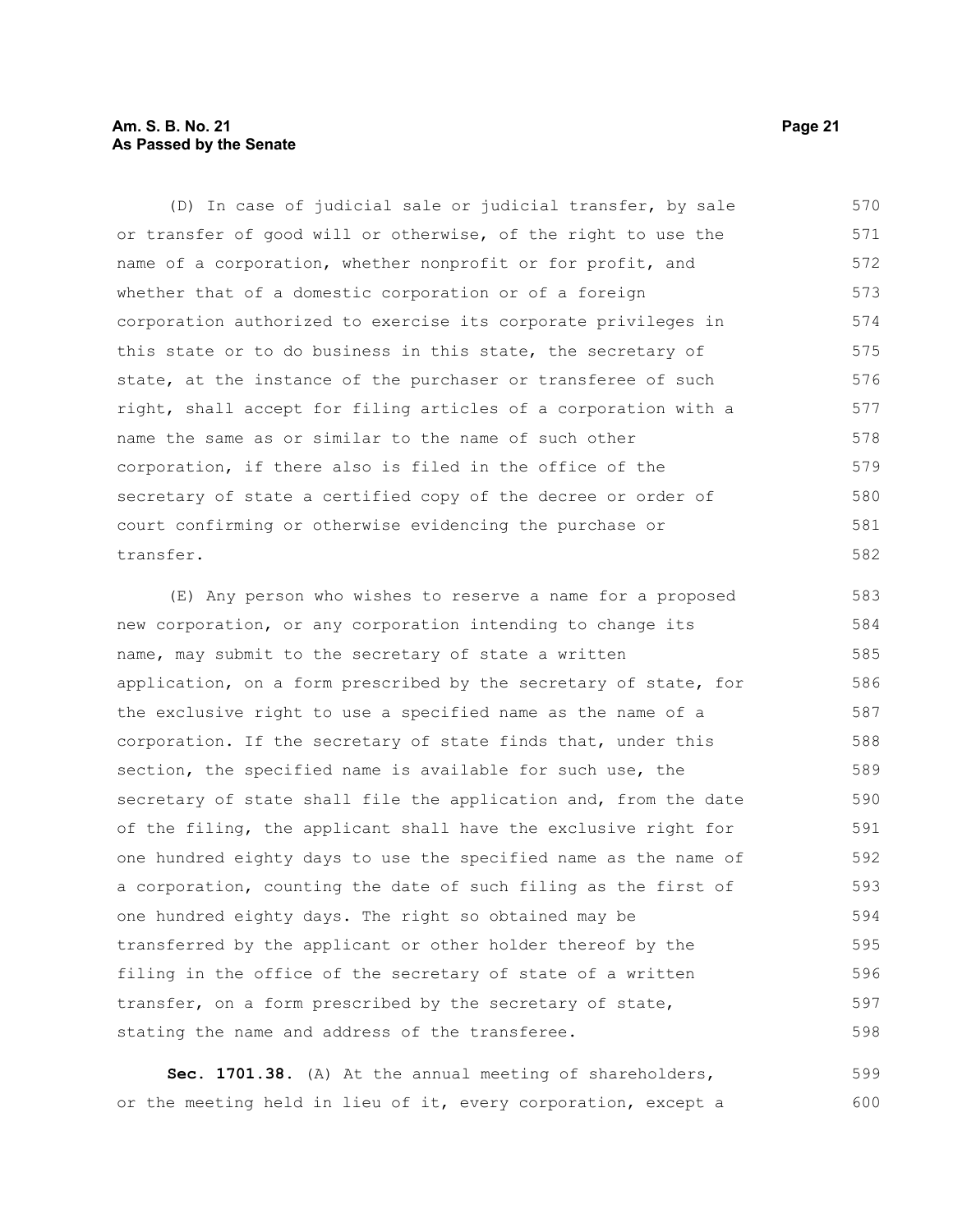| banking corporation, shall lay before the shareholders financial | 601 |
|------------------------------------------------------------------|-----|
| statements, which may be consolidated, and, as applicable,       | 602 |
| written statements or reports, consisting of:                    | 603 |

(1) A balance sheet containing a summary of the assets, liabilities, stated capital, if any, and surplus (showing separately any capital surplus arising from unrealized appreciation of assets, other capital surplus, and earned surplus) as of the end of the corporation's most recent fiscal year, except that, if consolidated financial statements are laid before the shareholders, the consolidated balance sheet shall show separately or disclose by a note the amount of consolidated surplus that does not constitute under the Revised Code earned surplus of the corporation or any of its subsidiaries and that is not classified as stated capital or capital surplus on the consolidated balance sheet; 604 605 606 607 608 609 610 611 612 613 614 615

(2) A statement of profit and loss and surplus, including a summary of profits, dividends or distributions paid, and other changes in the surplus accounts, for the period commencing with the date marking the end of the period for which the last preceding statement of profit and loss required under this section was made and ending with the date of the balance sheet or, in the case of the first statement of profit and loss, for the period commencing with the date of incorporation of the corporation and ending with the date of the balance sheet $\dot{I}$ 616 617 618 619 620 621 622 623 624

(3) If the corporation is a benefit corporation, any written statement or report required by the articles, regulations, or a written agreement of the benefit corporation concerning the beneficial purposes of the benefit corporation and the activities of the benefit corporation toward those beneficial purposes and related provisions set forth in the 625 626 627 628 629 630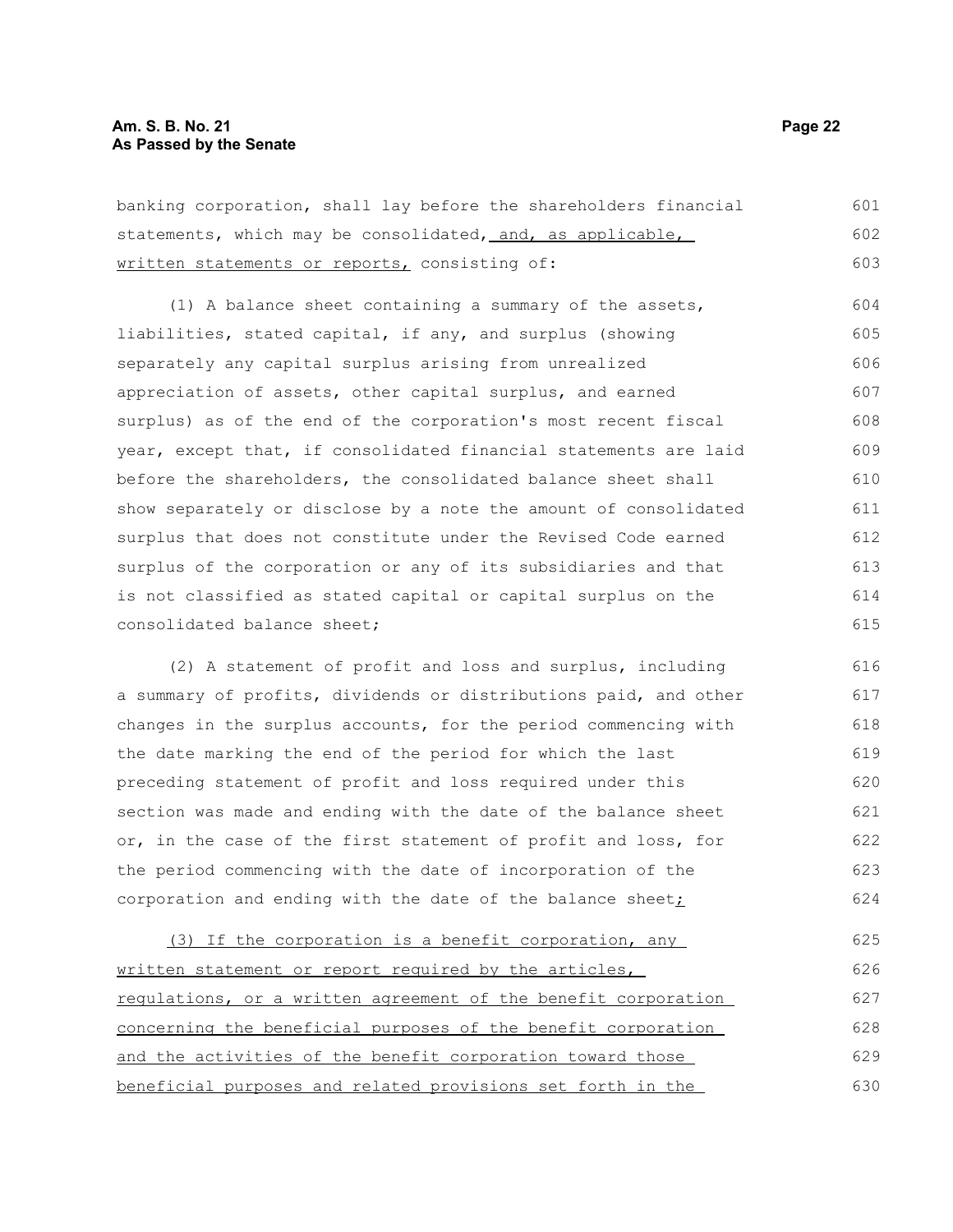corporation's articles.

(B) The financial statements shall have appended to them an opinion signed by the president or a vice-president or the treasurer or an assistant treasurer of the corporation or by a public accountant or firm of public accountants to the effect that the financial statement presents fairly the financial position of the corporation and the results of its operations in conformity with generally accepted accounting principles applied on a basis consistent with that of the preceding period, or to the effect that the financial statements have been prepared on the basis of accounting practices and principles that are reasonable in the circumstances. 632 633 634 635 636 637 638 639 640 641 642

(C) Upon request of any shareholder made in writing or by any other means of communication authorized by the corporation prior to the date of the meeting described in division (A) of this section, the corporation shall send a copy of the any financial statements, written statements, and reports, as applicable, laid or to be laid before the shareholders at the meeting to the shareholder by mail, overnight delivery service, or any other means of communication authorized by the shareholder to whom the copy is sent on or before the later of the following: 643 644 645 646 647 648 649 650 651 652

(1) The fifth day after the receipt of the written request; 653 654

(2) The earlier of the following: (a) The fifth day before the date of the meeting; 655 656

(b) The fifth day after the expiration of four months from the date of the balance sheet described in division (A)(1) of this section. 657 658 659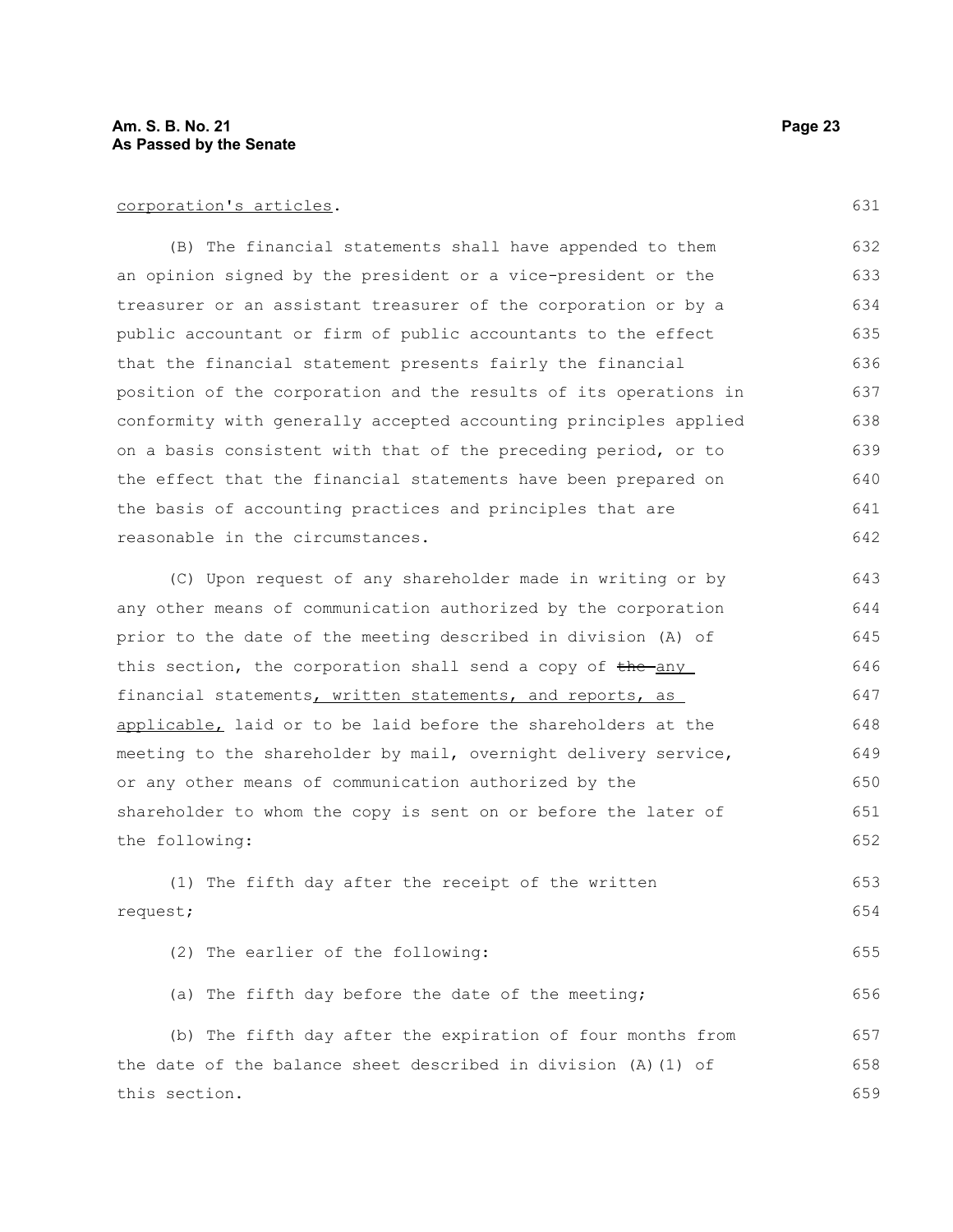# **Am. S. B. No. 21 Page 24 As Passed by the Senate**

(D) If the meeting described in division (A) of this section is to be held solely by means of communications equipment, the corporation shall make the financial statements, written statements, and reports described in that division, as applicable, open to the examination of any shareholder or proxyholder during the whole time of the meeting on a reasonably accessible electronic network. The directors may adopt guidelines and procedures to permit the corporation to verify that any person accessing the financial statements, written statements, or reports is a shareholder or proxyholder. 660 661 662 663 664 665 666 667 668 669

**Sec. 1701.59.** (A) Except where the law, the articles, or the regulations require action to be authorized or taken by shareholders, all of the authority of a corporation shall be exercised by or under the direction of its directors. For their own government, the directors may adopt bylaws that are not inconsistent with the articles or the regulations. The selection of a time frame for the achievement of corporate goals shall be the responsibility of the directors. 670 671 672

(B) A director shall perform the director's duties as a director, including the duties as a member of any committee of the directors upon which the director may serve, in good faith, in a manner the director reasonably believes to be in or not opposed to the best interests of the corporation, and with the care that an ordinarily prudent person in a like position would use under similar circumstances. A director serving on a committee of directors is acting as a director. 678 679 680 681 682 683 684 685

(C) In performing a director's duties, a director is entitled to rely on information, opinions, reports, or statements, including financial statements and other financial data, that are prepared or presented by any of the following: 686 687 688 689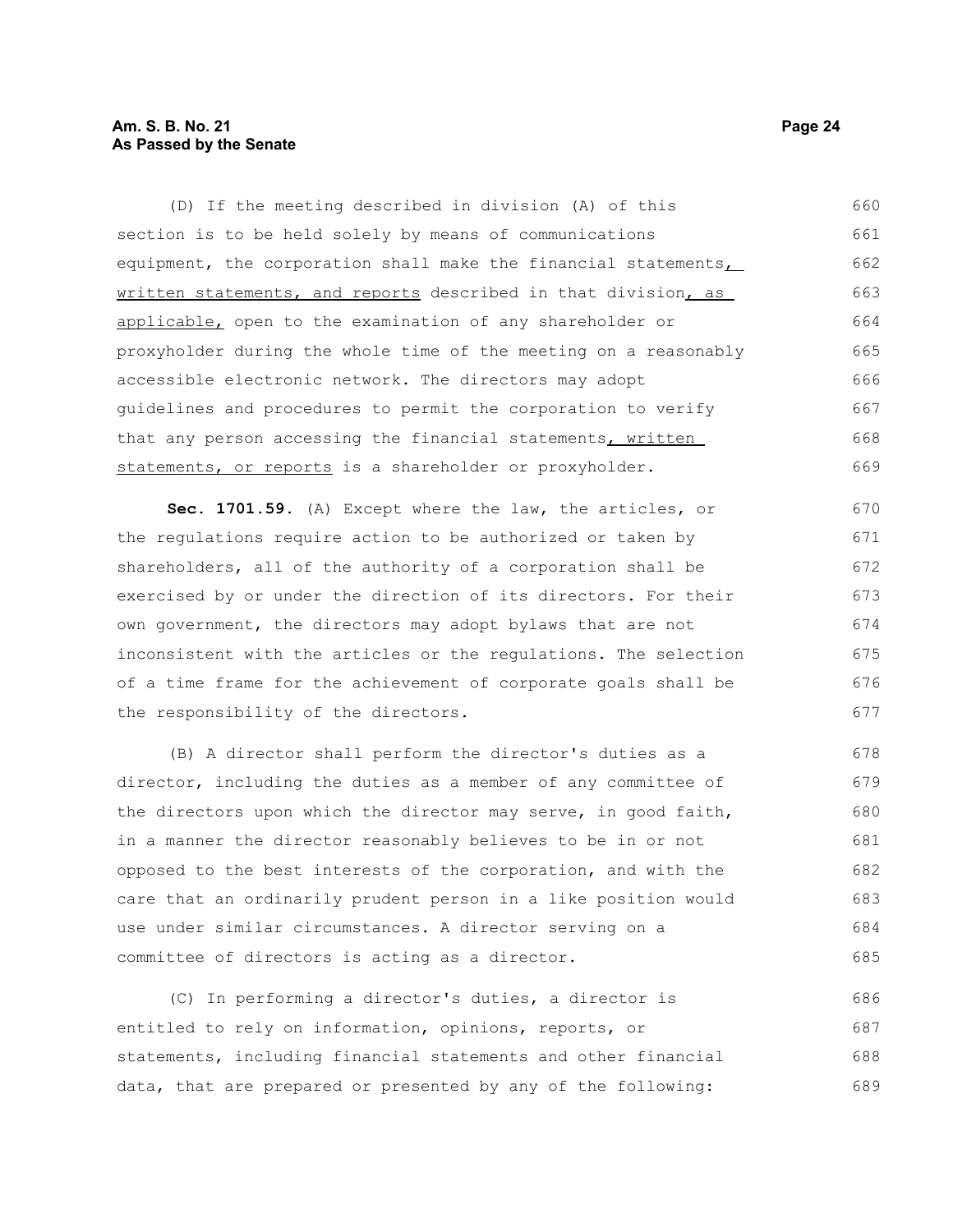# **Am. S. B. No. 21 Page 25 As Passed by the Senate**

(1) One or more directors, officers, or employees of the corporation who the director reasonably believes are reliable and competent in the matters prepared or presented; 690 691 692

(2) Counsel, public accountants, or other persons as to matters that the director reasonably believes are within the person's professional or expert competence; 693 694 695

(3) A committee of the directors upon which the director does not serve, duly established in accordance with a provision of the articles or the regulations, as to matters within its designated authority, which committee the director reasonably believes to merit confidence. 696 697 698 699 700

(D) For purposes of division (B) of this section, the following apply:

(1) A director shall not be found to have violated the director's duties under division (B) of this section unless it is proved by clear and convincing evidence that the director has not acted in good faith, in a manner the director reasonably believes to be in or not opposed to the best interests of the corporation, or with the care that an ordinarily prudent person in a like position would use under similar circumstances, in any action brought against a director, including actions involving or affecting any of the following: 703 704 705 706 707 708 709 710 711

(a) A change or potential change in control of the corporation, including a determination to resist a change or potential change in control made pursuant to division (F)(7) of section 1701.13 of the Revised Code; 712 713 714 715

(b) A termination or potential termination of the director's service to the corporation as a director; 716 717

(c) The director's service in any other position or 718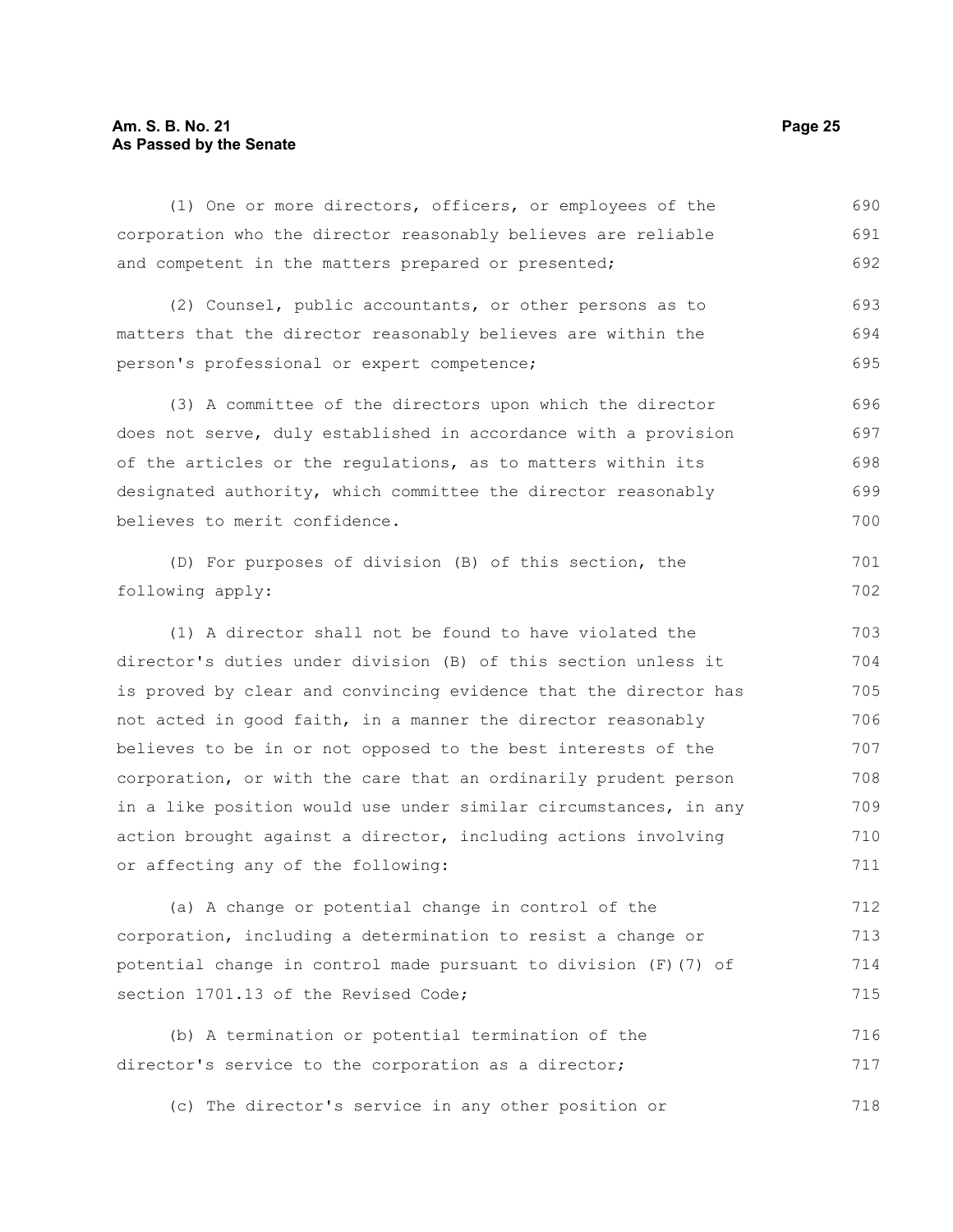relationship with the corporation.

(2) A director shall not be considered to be acting in good faith if the director has knowledge concerning the matter in question that would cause reliance on information, opinions, reports, or statements that are prepared or presented by the persons described in divisions  $(C)$  (1) to (3) of this section to be unwarranted. 720 721 722 723 724 725

(3) A director's duties under division (B) of this section are not owed by a director of a benefit corporation to a person who is a beneficiary of a beneficial purpose of the benefit corporation based solely on the status of that person as a beneficiary. 726 727

(4) Nothing contained in this division limits relief available under section 1701.60 of the Revised Code. 731 732

(E) A director shall be liable in damages for any action that the director takes or fails to take as a director only if it is proved by clear and convincing evidence in a court of competent jurisdiction that the director's action or failure to act involved an act or omission undertaken with deliberate intent to cause injury to the corporation or undertaken with reckless disregard for the best interests of the corporation. Nothing contained in this division affects the liability of directors under section 1701.95 of the Revised Code or limits relief available under section 1701.60 of the Revised Code. This division does not apply if, and only to the extent that, at the time of a director's act or omission that is the subject of complaint, the articles or the regulations of the corporation state by specific reference to this division that the provisions of this division do not apply to the corporation. 733 734 735 736 737 738 739 740 741 742 743 744 745 746 747

719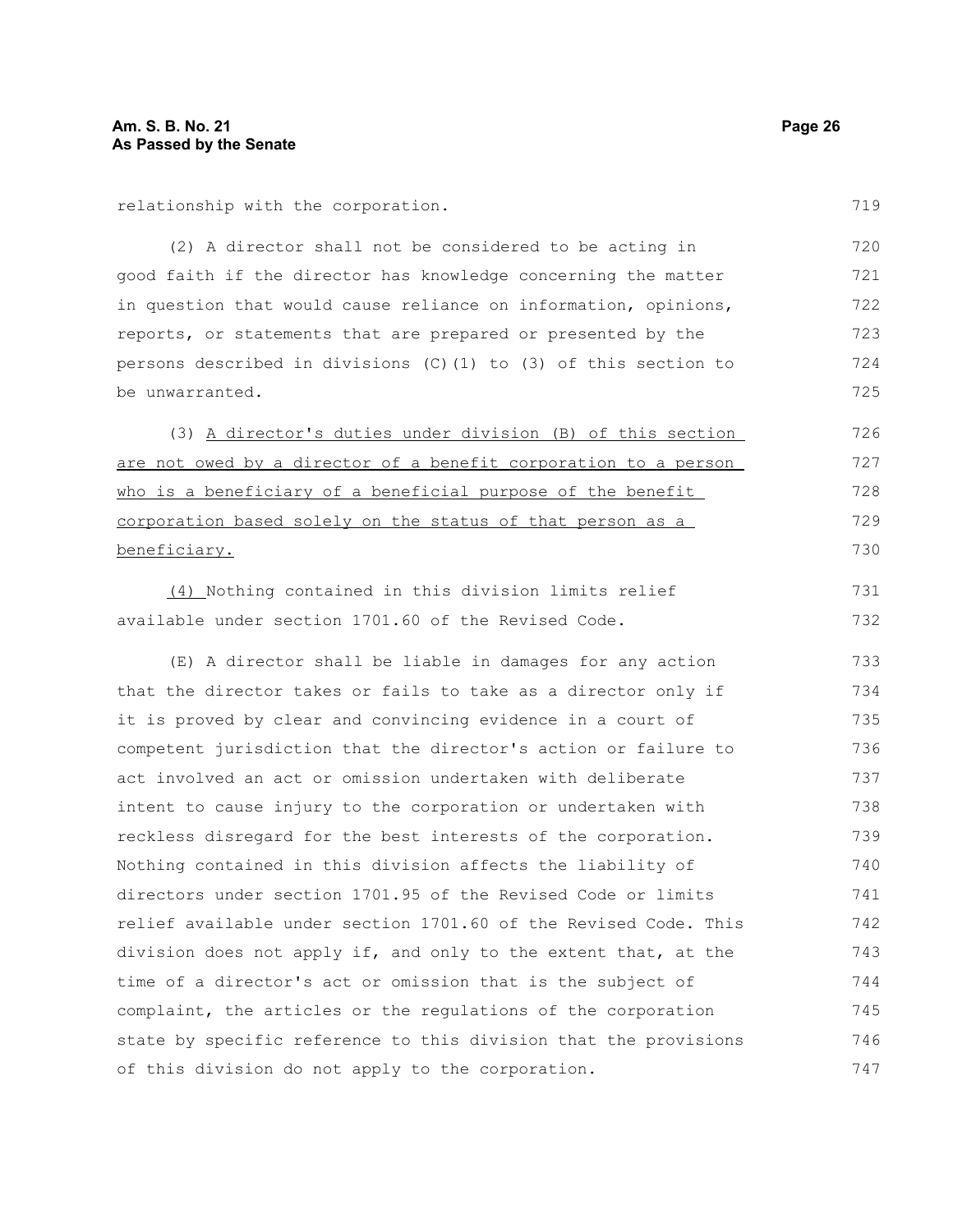| (F) For purposes of this section, a director, in                 | 748 |
|------------------------------------------------------------------|-----|
| determining what the director reasonably believes to be in the   | 749 |
| best interests of the corporation, shall consider the interests  | 750 |
| of the corporation's shareholders and any beneficial purposes    | 751 |
| and related provisions set forth in the corporation's articles.  | 752 |
| The director shall consider any priority among purposes provided | 753 |
| in the corporation's articles and shall consider any other       | 754 |
| method for balancing the purposes of the corporation that is set | 755 |
| forth in the corporation's articles. In addition, the director   | 756 |
| may, in the director's discretion, may-consider any of the       | 757 |
| following:                                                       | 758 |
| (1) The interests of the corporation's employees,                | 759 |
| suppliers, creditors, and customers;                             | 760 |
| (2) The economy of the state and nation;                         | 761 |
| (3) Community and societal considerations;                       | 762 |
| (4) The long-term as well as short-term interests of the         | 763 |
| corporation and its shareholders, including the possibility that | 764 |
| these interests or any beneficial purpose set forth in the       | 765 |
| corporation's articles may be best served by the continued       | 766 |
| independence of the corporation.                                 | 767 |
| (G) Nothing contained in division (D) or (E) of this             | 768 |
| section affects the duties of either of the following:           | 769 |
| (1) A director who acts in any capacity other than the           | 770 |
| director's capacity as a director;                               | 771 |
| (2) A director of a corporation that does not have issued        | 772 |
| and outstanding shares that are listed on a national securities  | 773 |
| exchange or are regularly quoted in an over-the-counter market   | 774 |
| by one or more members of a national or affiliated securities    | 775 |
| association, who votes for or assents to any action taken by the | 776 |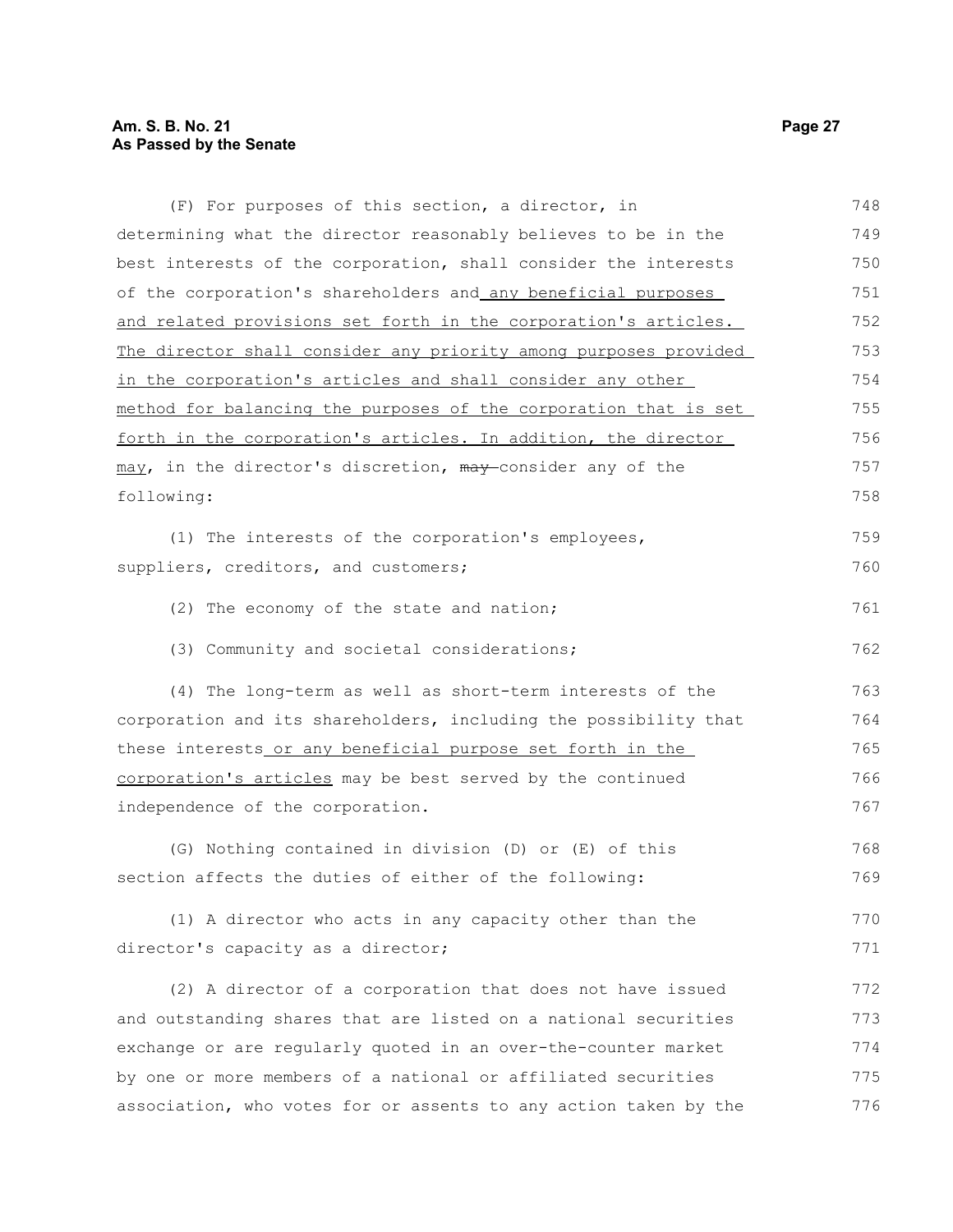directors of the corporation that, in connection with a change in control of the corporation, directly results in the holder or holders of a majority of the outstanding shares of the corporation receiving a greater consideration for their shares than other shareholders. 777 778 779 780 781

**Sec. 1701.591.** (A) In order to qualify as a close corporation agreement under this section, the agreement shall meet the following requirements: 782 783 784

(1) Every person who is a shareholder of the corporation at the time of the agreement's adoption, whether or not entitled to vote, shall have assented to the agreement in writing;

(2) The agreement shall be set forth in the articles, the regulations, or another written instrument; 788 789

(3) The agreement shall include a statement that it is to be governed by this section. 790 791

(B) A close corporation agreement that is not set forth in the articles or the regulations shall be entered in the record of minutes of the proceedings of the shareholders of the corporation and shall be subject to the provisions of division (C) of section 1701.92 of the Revised Code. 792 793 794 795 796

(C) Irrespective of any other provisions of this chapter, but subject to division (D)(2) of this section, a close corporation agreement may contain provisions, which shall be binding on the corporation and all of its shareholders, regulating any aspect of the internal affairs of the corporation or the relations of the shareholders among themselves, including the following: 797 798 799 800 801 802 803

(1) Regulation of the management of the business and affairs of the corporation; 804 805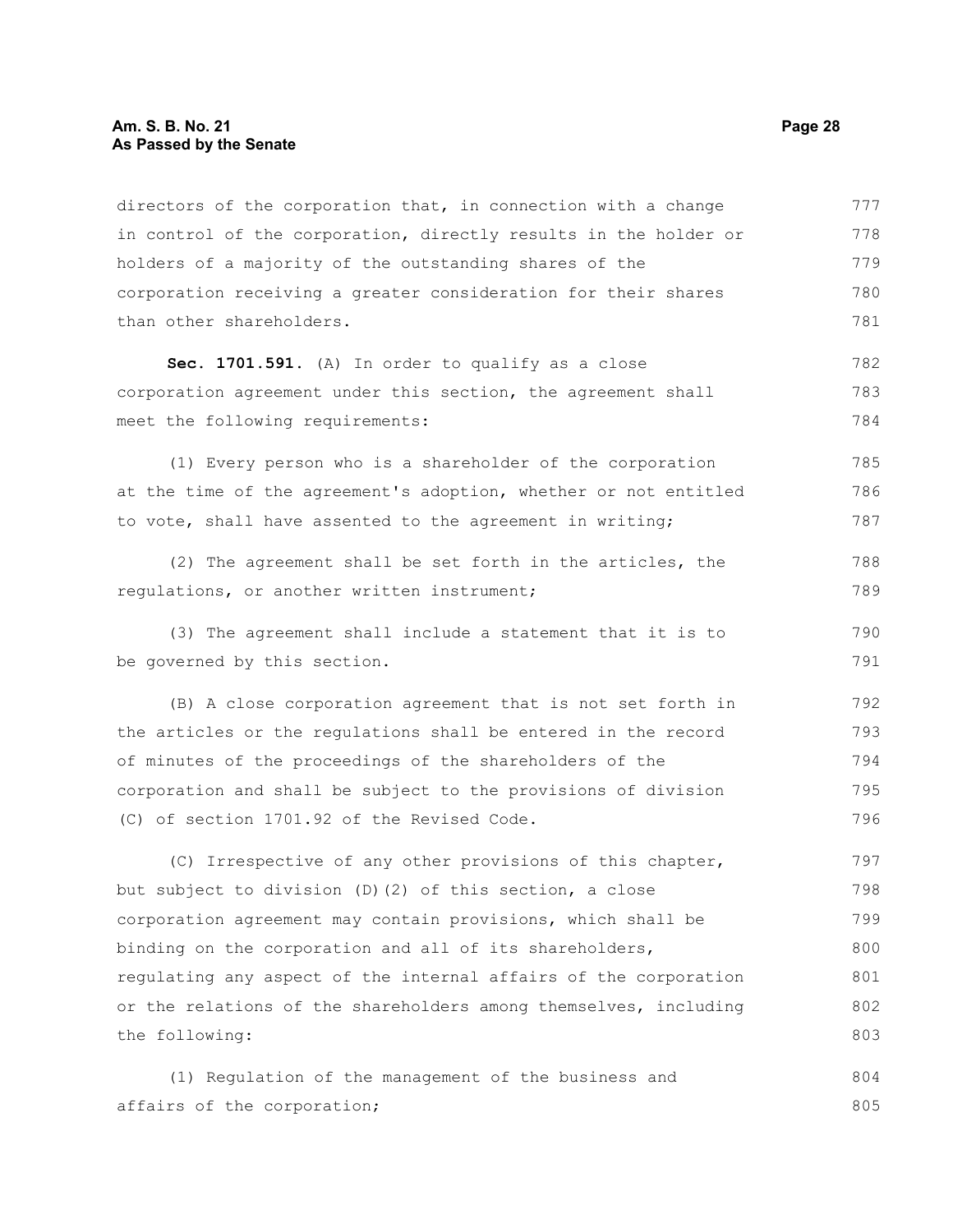(2) The right of one or more shareholders to dissolve the corporation at will or on the occurrence of a specified event or contingency; (3) The obligation to vote the shares of a person as specified, or voting requirements, including the requirement of the affirmative vote or approval of all shareholders or of all directors, which voting requirements need not appear in the articles unless the close corporation agreement is set forth in the articles; (4) The designation of the persons who shall be the officers or directors of the corporation; (5) The authority of any individual who holds more than one office of the corporation to execute, acknowledge, or certify in more than one capacity any instrument required to be executed, acknowledged, or certified by the holders of two or more offices; (6) The terms and conditions of employment of an officer or employee of the corporation without regard to the period of employment; (7) The declaration and payment of dividends or distributions or the division of profits; (8) Elimination of the board of directors, restrictions upon the exercise by directors of their authority, or delegation to one or more shareholders or other persons of all or part of the authority of the directors; (9) Conferring on any shareholder or agent of a shareholder the absolute right, without the necessity of stating 806 807 808 809 810 811 812 813 814 815 816 817 818 819 820 821 822 823 824 825 826 827 828 829 830 831 832

any purpose, to examine and copy during usual business hours any of the corporation's records or documents to which reference is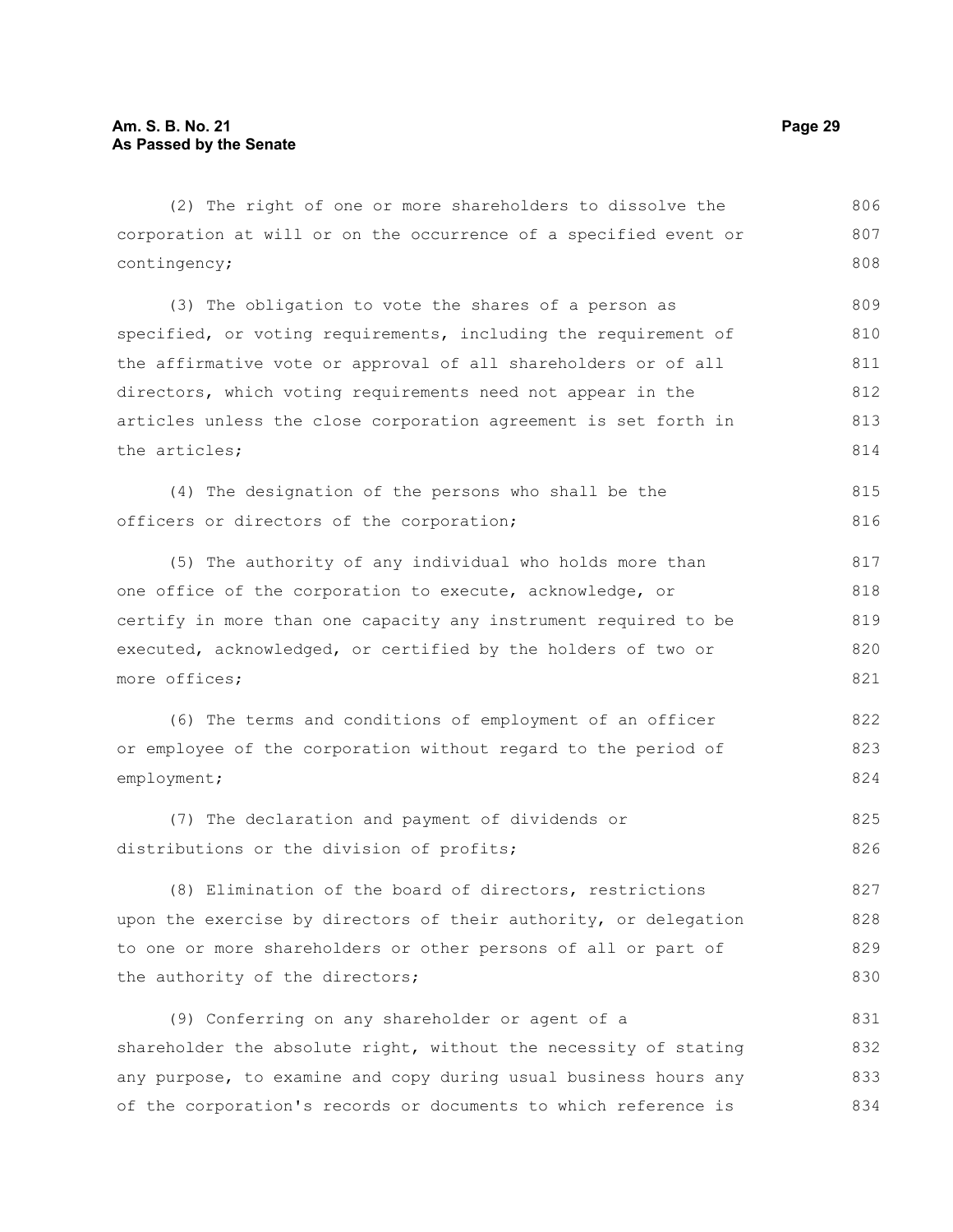made in section 1701.37 of the Revised Code;

(10) Prohibition of or limitation upon the issuance or sale by the corporation of any of its shares, including treasury shares, without the affirmative vote or approval of the holders of all or a proportion of the outstanding shares or unless other specified terms and conditions are met; 836 837 838 839 840

(11) Arbitration of issues on which the shareholders are deadlocked in voting power or on which the directors or other parties managing the corporation are deadlocked; 841 842 843

(12) Dispensing with the annual meeting of shareholders unless a shareholder, by written notice to the president or secretary either by personal delivery or by mail within thirty days after the end of the most recent fiscal year of the corporation, requests that the meeting be held. 844 845 846 847 848

(D) Except as may be necessary to give effect to divisions (C)(3),  $(5)$ ,  $(8)$ ,  $(9)$ , and  $(12)$  and division  $(1)$  of this section, any provision of a close corporation agreement that does either of the following shall be invalid: 849 850 851 852

(1) Eliminates the filing with the secretary of state of any document required under this chapter or changes the required form or content of the document; 853 854 855

(2) Waives or alters the effect of any of the provisions of section 1701.03, 1701.18, 1701.24, 1701.25, 1701.30, 1701.31, 1701.32, 1701.33, 1701.35, 1701.37, 1701.38, 1701.39, 1701.591, 1701.91, 1701.93, 1701.94, 1701.95, or the first sentence of section 1701.64 of the Revised Code. 856 857 858 859 860

Unless otherwise provided in the close corporation agreement, the invalidity of a provision pursuant to this division does not affect the validity of the remainder of the 861 862 863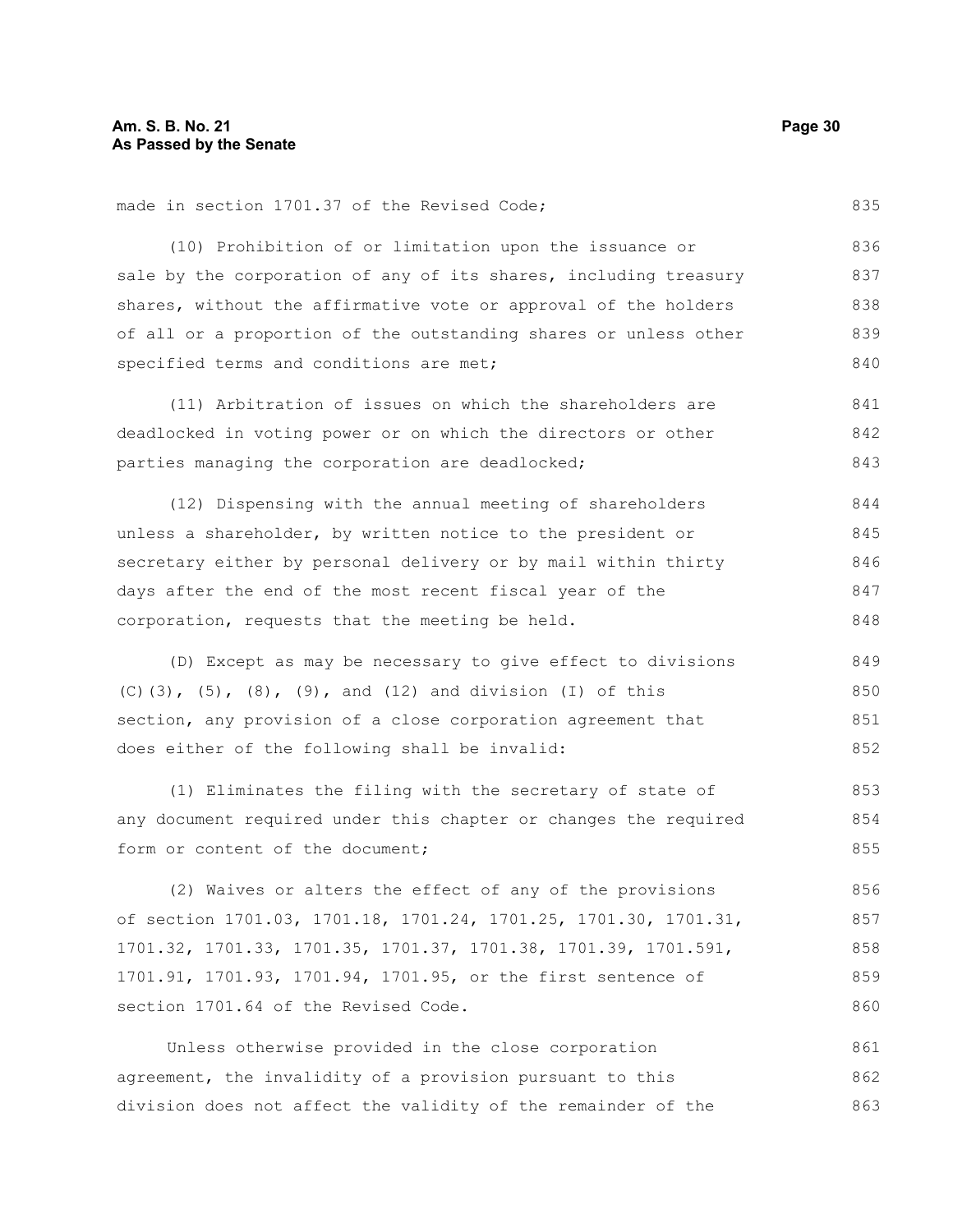864

Any certificate that is required to be filed with the secretary of state with respect to the authorization or taking of any action pursuant to a close corporation agreement that would not be permitted under this chapter in the absence of division (C) of this section shall recite the existence of a close corporation agreement that authorizes the action. 865 866 867 868 869 870

(E)(1) Except as provided in division (E)(2) of this section, a close corporation agreement may be amended or terminated by the affirmative vote or written consent of the holders, then parties to the close corporation agreement, of all of the outstanding shares of each class or, as may be provided by the close corporation agreement, of the holders, then parties to the close corporation agreement, of a proportion of not less than four-fifths of the outstanding shares of each class. If a close corporation agreement is amended or terminated by the written consent of the holders of fewer than all of the shares, the secretary of the corporation shall mail a copy of the amendment or a notice of the termination to each shareholder who did not so consent. If a close corporation agreement set forth in the articles is amended, the amendment shall not be effective unless it is filed as an amendment to the articles pursuant to section 1701.73 of the Revised Code. No corporation with respect to which a close corporation agreement is in effect shall cause to occur any of the actions described in division  $(I)$   $(I)$   $(a)$ , (b), or (c) of this section unless the action has been authorized by the affirmative vote or written consent of the holders, then parties to the close corporation agreement, of that proportion of shares of each class that is required to terminate the close corporation agreement. 871 872 873 874 875 876 877 878 879 880 881 882 883 884 885 886 887 888 889 890 891 892 893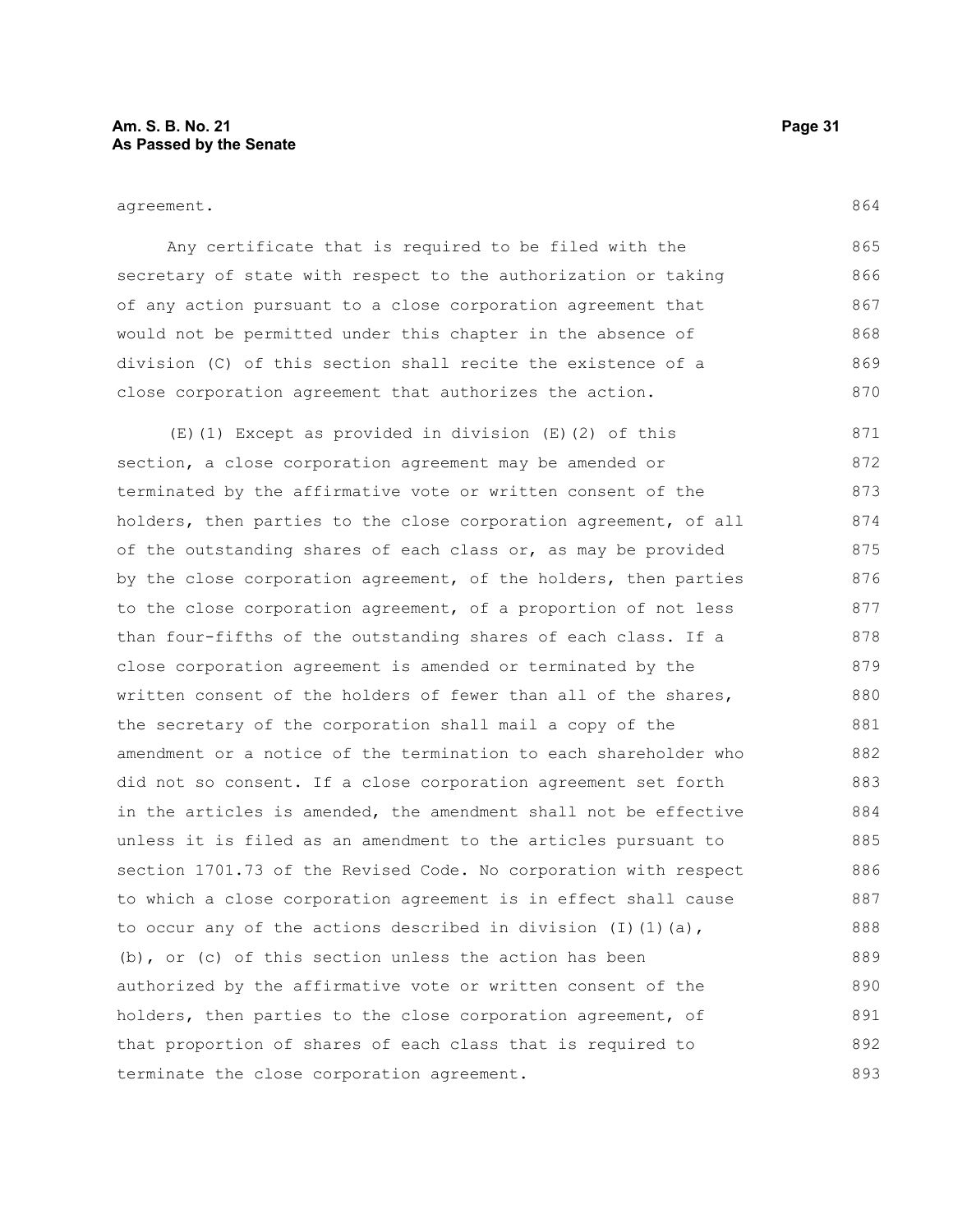# **Am. S. B. No. 21 Page 32 As Passed by the Senate**

(2) A close corporation agreement that was in existence on December 31, 1993, and that did not specify on that date and that has not specified since that date the proportion of shares required to amend or terminate the close corporation agreement may be amended or terminated by the affirmative vote or written consent of the holders, then parties to the close corporation agreement, of four-fifths of the outstanding shares of each class. 894 895 896 897 898 899 900 901

(F) No close corporation agreement is invalid among the parties or in respect of the corporation on any of the following grounds: 902 903 904

(1) The agreement is an attempt to treat the corporation as if it were a partnership or to arrange the relationship of the parties in a manner that would be appropriate only among partners; 905 906 907 908

(2) The agreement provides for the conduct of the affairs of a corporation or relations among shareholders in any manner that would be inappropriate or unlawful under provisions of this chapter other than those set forth in division (D)(2) of this section or under other applicable law; 909 910 911 912 913

(3) The agreement interferes with the authority or discretion of the directors; 914 915

(4) The agreement has not been filed with the minutes as required by division (B) of this section. 916 917

(G) If a close corporation agreement provides that there shall be no board of directors, both of the following apply: 918 919

(1) The shareholders, for the purposes of any statute or rule of law relating to corporations, are deemed to be the directors and to have all of the liabilities, immunities, 920 921 922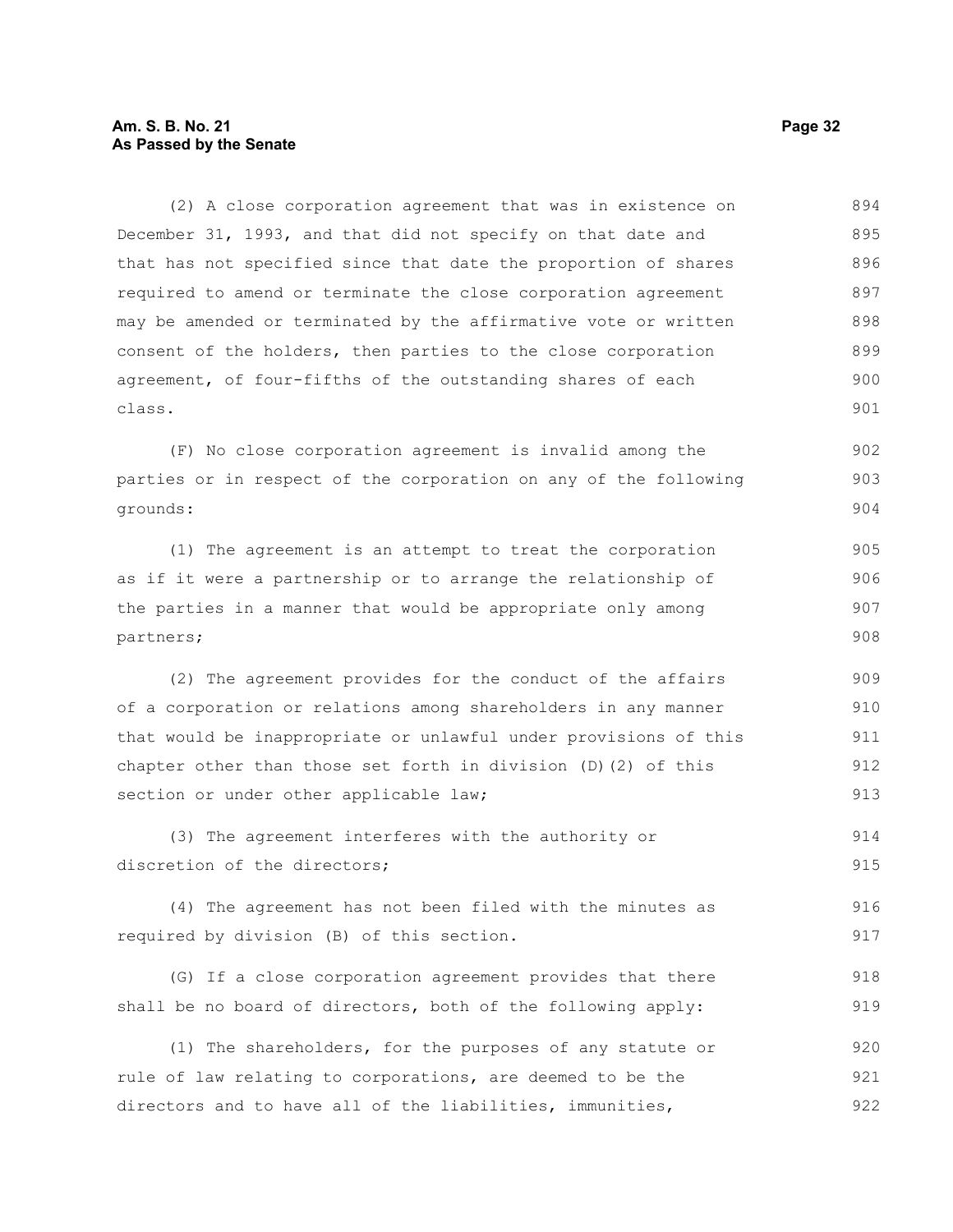# **Am. S. B. No. 21 Page 33 As Passed by the Senate**

defenses, and indemnifications of directors with respect to any action or inaction of the corporation, except that any shareholder who is not permitted by the articles, the regulations, or the close corporation agreement to vote on or assent to an action or assent to an inaction shall not be liable as a director with respect to the action or inaction. 923 924 925 926 927 928

(2) Except to the extent that the voting rights of the shares of a class are increased, limited, or denied by the articles, the regulations, or the close corporation agreement, each outstanding share regardless of class shall entitle its holder to one vote on each matter, including any matter normally voted on by directors, that is properly submitted to the shareholders for their vote, consent, waiver, release, or other action. 929 930 931 932 933 934 935 936

(H) The existence of a close corporation agreement shall be noted conspicuously on the face or the back of every certificate for shares of the corporation and a purchaser or transferee of shares represented by a certificate on which such a notation so appears shall be conclusively considered to have taken delivery with notice of the close corporation agreement. Any transferee of shares by gift, bequest, or inheritance and any purchaser or transferee of shares with knowledge or notice of a close corporation agreement is bound by the agreement and shall be considered to be a party to the agreement. 937 938 939 940 941 942 943 944 945 946

(I)(1) A close corporation agreement becomes invalid under any of the following circumstances:

(a) Shares of the corporation are listed on a national securities exchange. 949 950

(b) Shares of the corporation are registered under section 951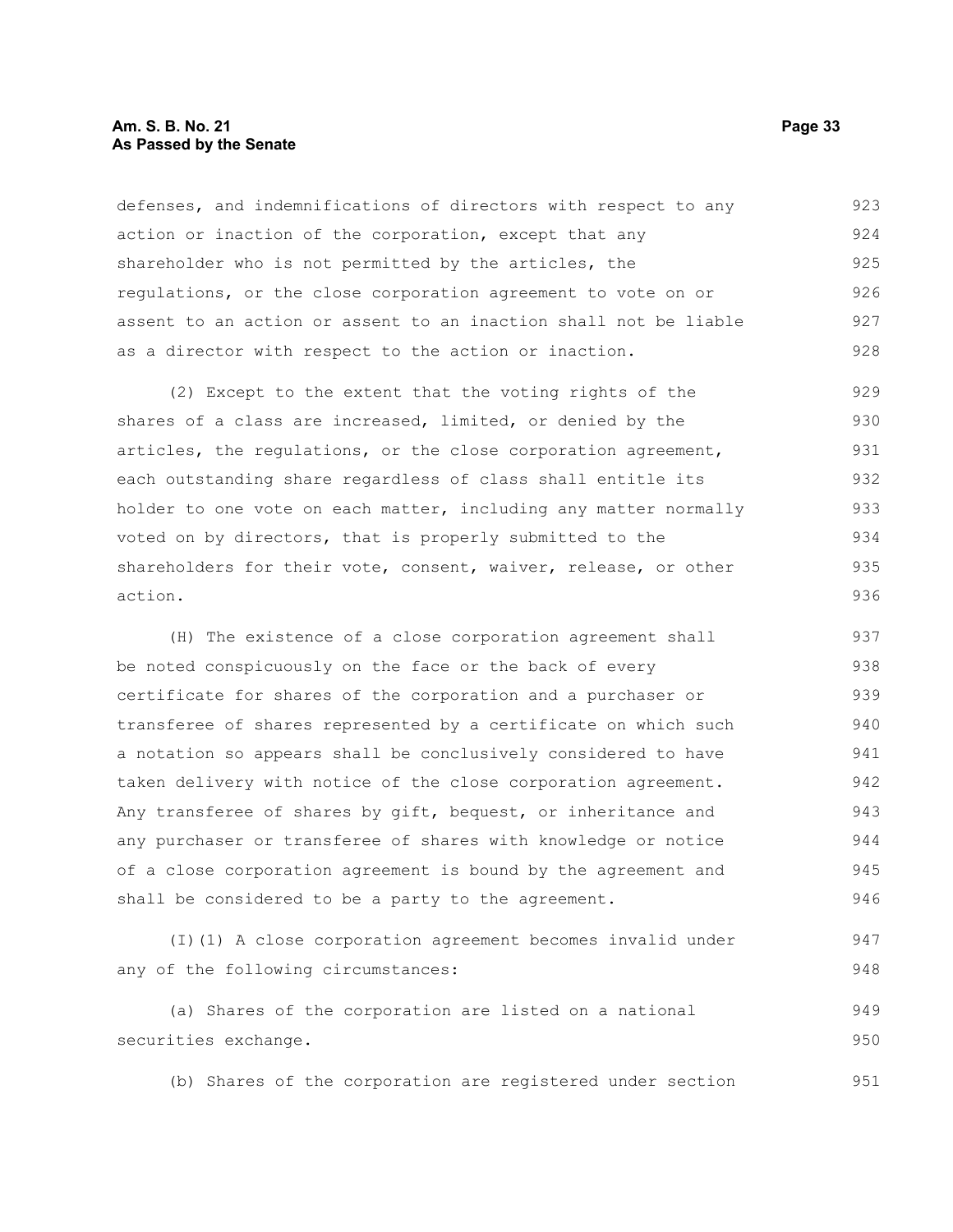12(g) of the "Securities Exchange Act of 1934," 48 Stat. 892, 15 U.S.C. 781, as amended. (c) Shares of the corporation have been included in a registration statement that has become effective pursuant to the "Securities Act of 1933," 84 Stat. 74, 15 U.S.C. 77a-77aa, and the corporation is required to file periodic reports and information pursuant to section 15(d) of the "Securities Exchange Act of 1934," 48 Stat. 892, 15 U.S.C. 77m, as amended. (d) Shares of the corporation are transferred or issued to a person who takes delivery of the certificate for the shares other than by gift, bequest, or inheritance and without knowledge or notice of the close corporation agreement; that person delivers to the corporation a written rejection of the close corporation agreement within ninety days after the date on which that person first received notice of the existence of the close corporation agreement or within three years of the date of transfer or issuance, whichever is earlier; and the corporation does not offer in writing, within thirty days after the date on which the corporation received the written rejection, to purchase the shares from that person for the full amount paid for the shares, or, having made an offer to purchase the shares for that amount, the corporation, upon that person's acceptance of the offer, does not purchase the shares in accordance with division (I)(3) of this section. 952 953 954 955 956 957 958 959 960 961 962 963 964 965 966 967 968 969 970 971 972 973 974 975

(2) A close corporation agreement does not become invalid and the person to whom the shares are transferred or issued is not entitled to any payment from the corporation pursuant to division (I)(3) of this section if both of the following apply: 976 977 978 979

(a) Shares of the corporation are transferred or issued to a person who takes delivery of the certificate for the shares 980 981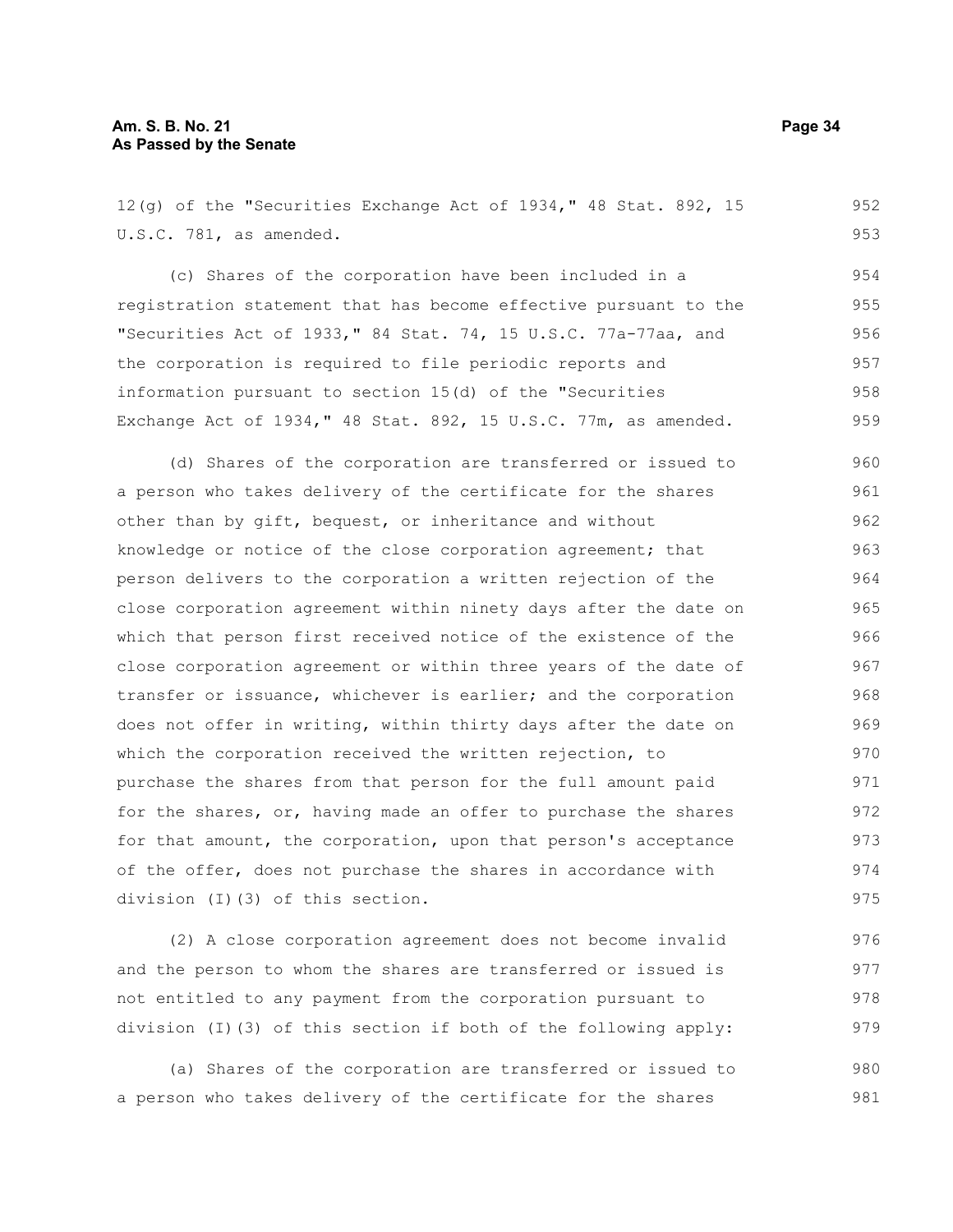|  |  | other than by gift, bequest, or inheritance and without |  | 982 |
|--|--|---------------------------------------------------------|--|-----|
|  |  | knowledge or notice of the close corporation agreement; |  | 983 |

(b) That person does either of the following:

(i) Fails to deliver a written rejection of the close corporation agreement to the corporation within ninety days after the date on which that person first received notice of the existence of the close corporation agreement or within three years of the date of transfer or issuance, whichever is earlier; 985 986 987 988 989

(ii) Fails, within thirty days after the date on which that person receives a written offer by the corporation to purchase the shares from that person for the full amount paid for the shares, to accept the offer. 990 991 992 993

(3) If shares of a corporation are transferred or issued to a person who takes delivery of the certificate for the shares other than by gift, bequest, or inheritance and without knowledge or notice of the close corporation agreement and that person accepts an offer by the corporation to purchase the shares, the corporation shall pay to that person the full amount paid for the shares within seven days after that person delivers to the corporation the certificate for the shares and proof of payment of the amount paid for the shares. If the amount paid for the shares included property other than cash, the corporation, at its option, may return the property to that person or may pay to that person cash in an amount equal to the fair market value of the property on the date of transfer or issuance of the shares, as determined in good faith by the corporation. A shareholder who transfers shares to a person who takes delivery of the certificate for the shares other than by gift, bequest, or inheritance and without knowledge or notice of the close corporation agreement is liable to the corporation, 994 995 996 997 998 999 1000 1001 1002 1003 1004 1005 1006 1007 1008 1009 1010 1011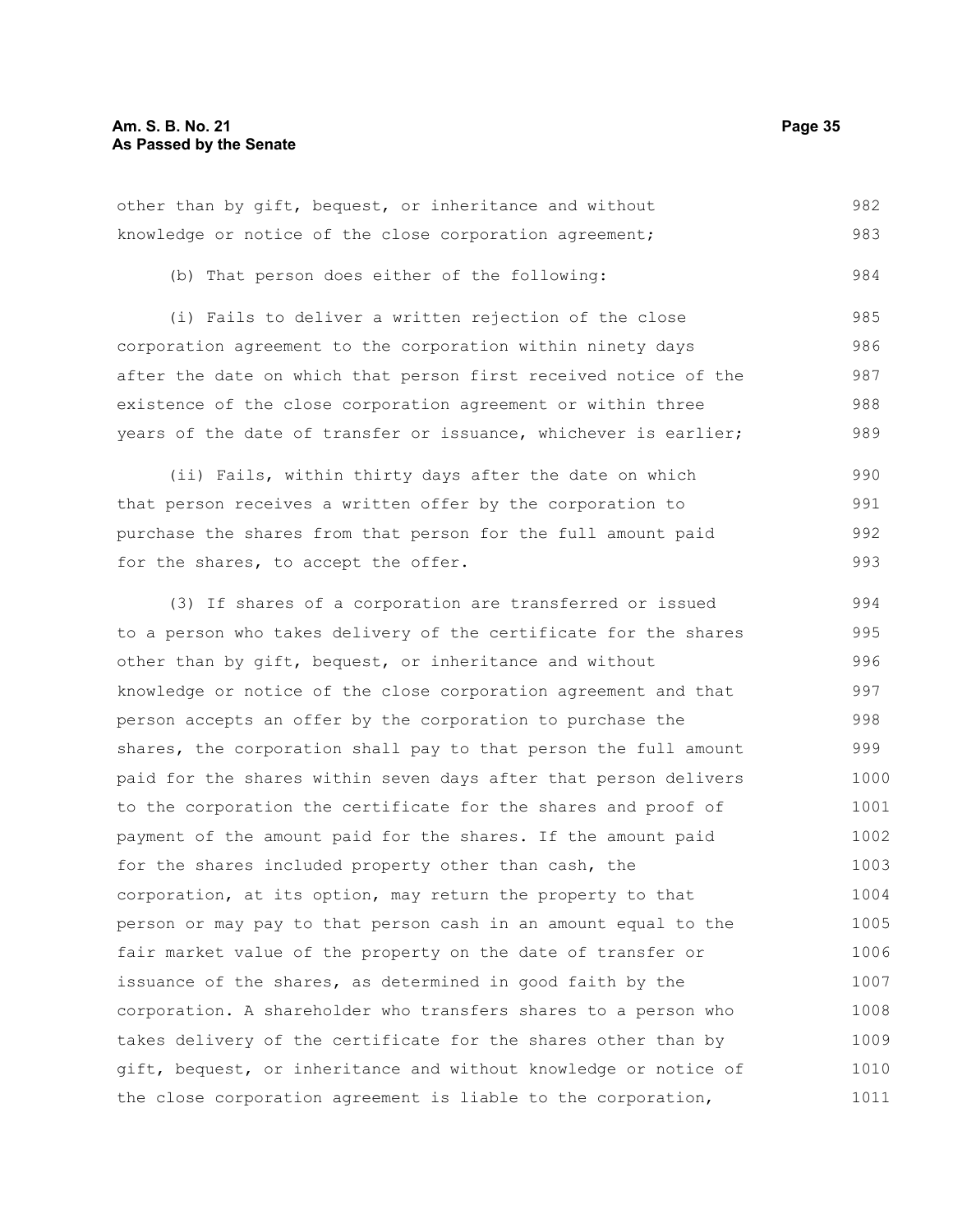# **Am. S. B. No. 21 Page 36 As Passed by the Senate**

upon the corporation's written demand made upon the shareholder within ninety days after the date on which the corporation made payment for the shares, for the full amount that the corporation paid for the shares. Upon receiving payment in that amount from the shareholder, the corporation shall transfer the shares to the shareholder. 1012 1013 1014 1015 1016 1017

(4) In the event of the invalidity of a close corporation agreement and unless otherwise provided in the close corporation agreement, any provision contained in the close corporation agreement that would not be invalid under any other section of this chapter or under other applicable law remains valid and binding on the parties to the close corporation agreement. 1018 1019 1020 1021 1022 1023

Any officer of the corporation who learns of the occurrence of any event causing the invalidity of the close corporation agreement shall immediately give written notice of the invalidity to all of the shareholders. 1024 1025 1026 1027

If a close corporation agreement set forth in the articles of the corporation is terminated or becomes invalid, the officers of the corporation shall promptly sign and file the certificate of amendment prescribed by section 1701.73 of the Revised Code, setting forth the reason for the termination or invalidity and deleting the close corporation agreement from the articles. If the officers fail to execute and file the certificate within thirty days after the occurrence of the event giving rise to the termination or invalidity, the certificate may be signed and filed by any shareholder and shall set forth a statement that the person signing the certificate is a shareholder and is filing the certificate because of the failure of the officers to do so. 1028 1029 1030 1031 1032 1033 1034 1035 1036 1037 1038 1039 1040

(J) A close corporation agreement, in the sound discretion 1041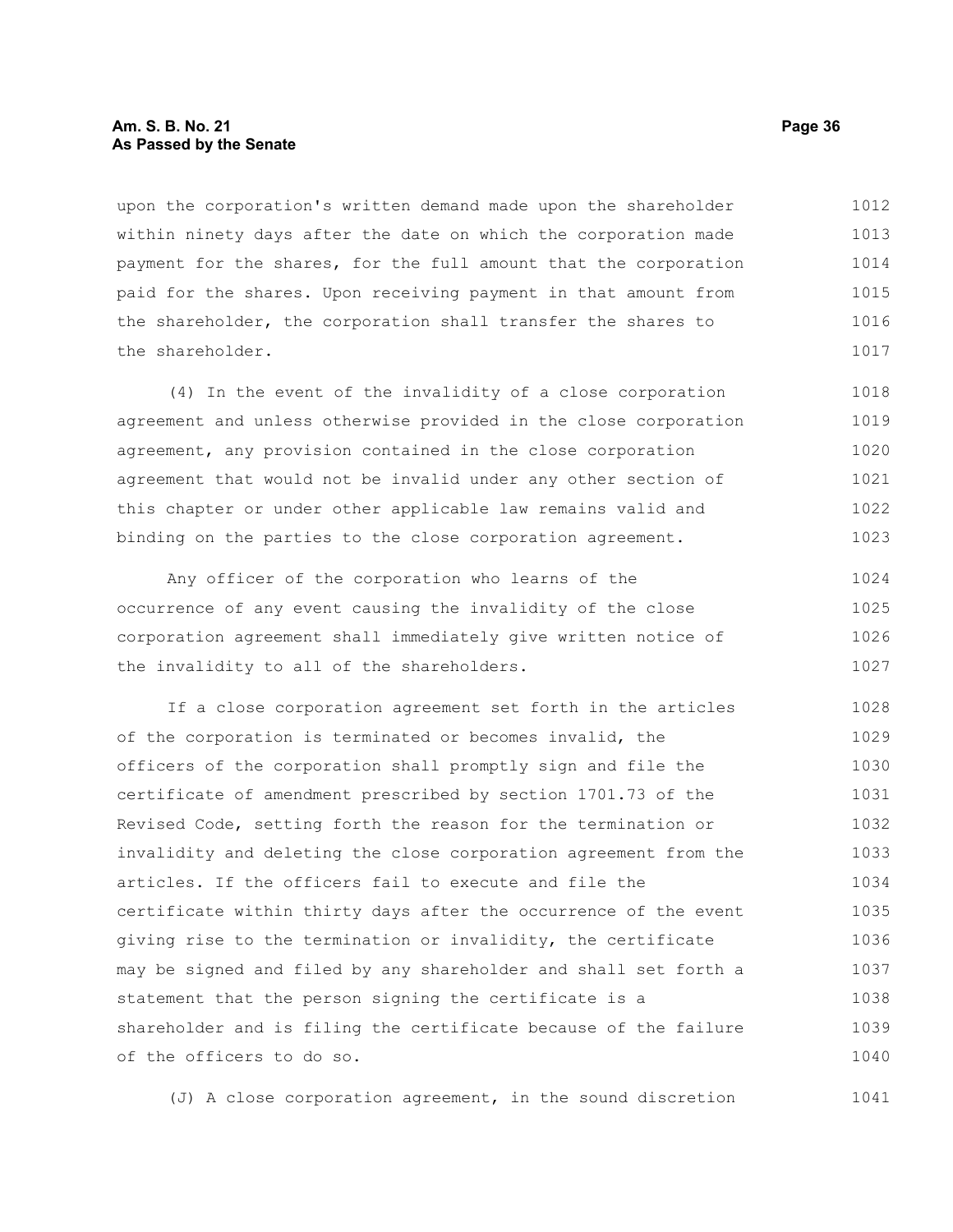of a court exercising its equity powers, is enforceable by injunction, specific performance, or other relief that the court may determine to be fair and appropriate. 1042 1043 1044

(K) This section shall not be construed as prohibiting any other lawful agreement among two or more shareholders. 1045 1046

(L) No corporation with respect to which a close corporation agreement is in effect, shall issue shares in uncertificated form, and any provision of the articles or regulations or any resolution of the directors of such a corporation, providing for the issuance of shares in uncertificated form, shall be ineffective during any period in which a close corporation agreement is in effect. The adoption of a close corporation agreement shall act as a transfer instruction to the corporation to replace uncertificated securities with appropriate certificated securities. 1047 1048 1049 1050 1051 1052 1053 1054 1055 1056

(M) If the annual meeting of the shareholders is dispensed with in accordance with a provision in the close corporation agreement authorized by division (C)(12) of this section, the annual financial statements and any written statements or reports required by section 1701.38 of the Revised Code shall be delivered to each shareholder on or before the last date upon which the annual meeting otherwise could have been held. 1057 1058 1059 1060 1061 1062 1063

(N) The amendments to this section that are effective April 4, 1985, are remedial in nature and apply to all close corporation agreements created on or after November 17, 1981. The amendments to this section that are effective December 31, 1993, are remedial in nature and, except as those amendments otherwise provide, apply to all close corporation agreements created on or after November 17, 1981. 1064 1065 1066 1067 1068 1069 1070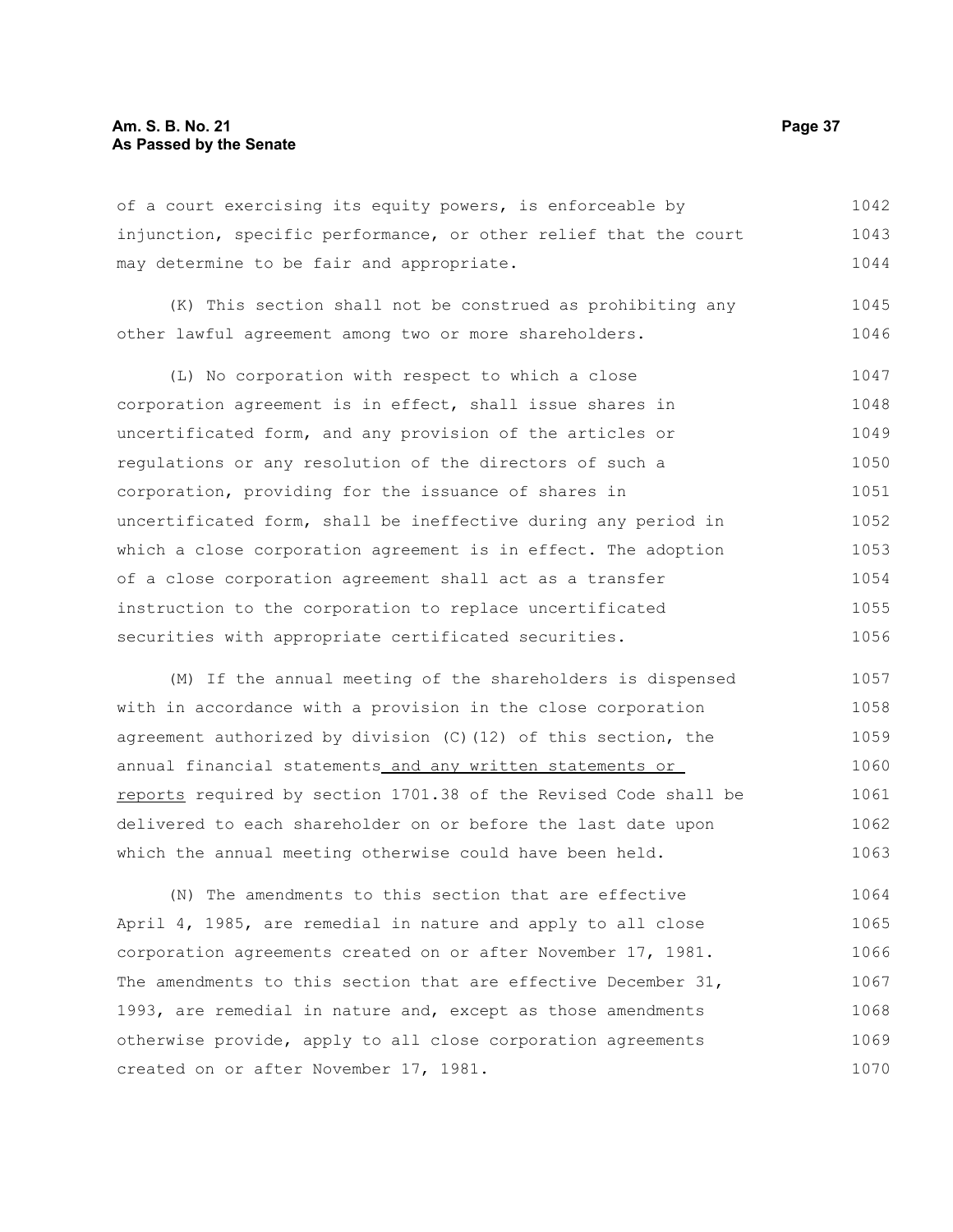(1) Keep the books of account, minutes of proceedings, or records of shareholders as required by section 1701.37 of the Revised Code; (2) Comply with division (C) of section 1701.11 of the Revised Code with respect to mailing a copy of an amendment to, or copy of new, regulations; (3) Perform the obligation imposed on it by division (C) of section 1701.25 of the Revised Code; (4) Send to any shareholder making written request therefor, within the period provided for in division (C) of section  $1701.38$  of the Revised Code, a copy of  $the$ -any financial statement, written statement, or report, as applicable, referred to in that section; (5) Lay before the shareholders or make available in the manner provided for in division (D) of section 1701.38 of the Revised Code at a proper meeting of shareholders, upon request of any shareholder at such meeting, such financial statement, written statement, or report, as applicable; (6) Produce at a meeting of shareholders, upon request of any shareholder at such meeting, the list or lists of shareholders required by section 1701.37 of the Revised Code; shall be subject to a forfeiture of one hundred dollars and in cases under paragraphs  $(1)$ ,  $(2)$ ,  $(3)$ , and  $(4)$  to a further forfeiture of ten dollars for every day that such failure continues, beginning, in cases under paragraphs (1) or (2), with the fifth day after written request by a shareholder that the corporation comply with said respective paragraphs, and in cases under paragraphs (3) and (4) beginning with the day following 1072 1073 1074 1075 1076 1077 1078 1079 1080 1081 1082 1083 1084 1085 1086 1087 1088 1089 1090 1091 1092 1093 1094 1095 1096 1097 1098 1099

**Sec. 1701.94.** (A) Every corporation that fails to: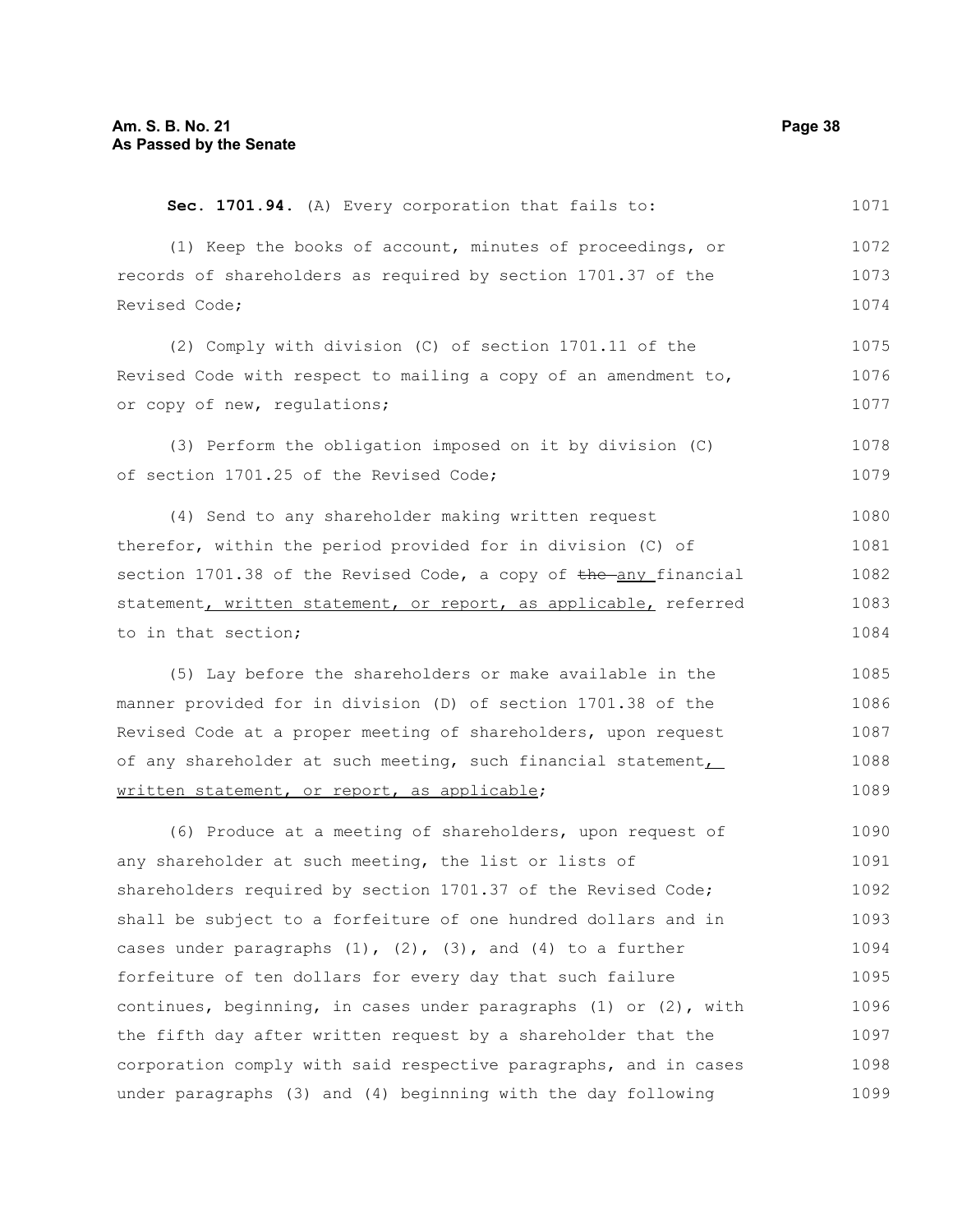# **Am. S. B. No. 21 Page 39 As Passed by the Senate**

the day on which the corporation becomes delinquent in complying with said paragraph, which amount shall be paid to every shareholder making such request. The right of a shareholder to enforce any such forfeiture is in addition to all other remedies. 1100 1101 1102 1103 1104

(B) If any officer charged with one of the duties specified in division (A) of this section fails to perform such duty after written request by any shareholder, the officer shall be subject to a forfeiture of one hundred dollars, and to the further forfeiture of ten dollars for every day that such default continues, beginning in cases under paragraphs (1), (2), (3), and (4) of division (A) on the same respective days as are provided for in division (A), which amount shall be paid to each shareholder making such request. The right of each shareholder to enforce any such forfeiture is in addition to all other remedies. 1105 1106 1107 1108 1109 1110 1111 1112 1113 1114 1115

(C) The court in which an action is brought to enforce any forfeiture under this section may reduce, remit, or suspend such forfeiture on such terms as it deems reasonable when it appears that the failure was excusable or that the imposition of the full forfeiture would be unreasonable or unjust. 1116 1117 1118 1119 1120

 **Sec. 1701.96.** (A) A benefit corporation owes no duty to a person who is a beneficiary of a beneficial purpose of the benefit corporation based solely on the status of that person as a beneficiary. 1121 1122 1123 1124

(B) A benefit corporation is not liable in damages for any failure to seek, achieve, or comply with any beneficial purpose of the benefit corporation set forth in the articles of the corporation. A benefit corporation may be subject only to equitable remedies, including injunction and specific 1125 1126 1127 1128 1129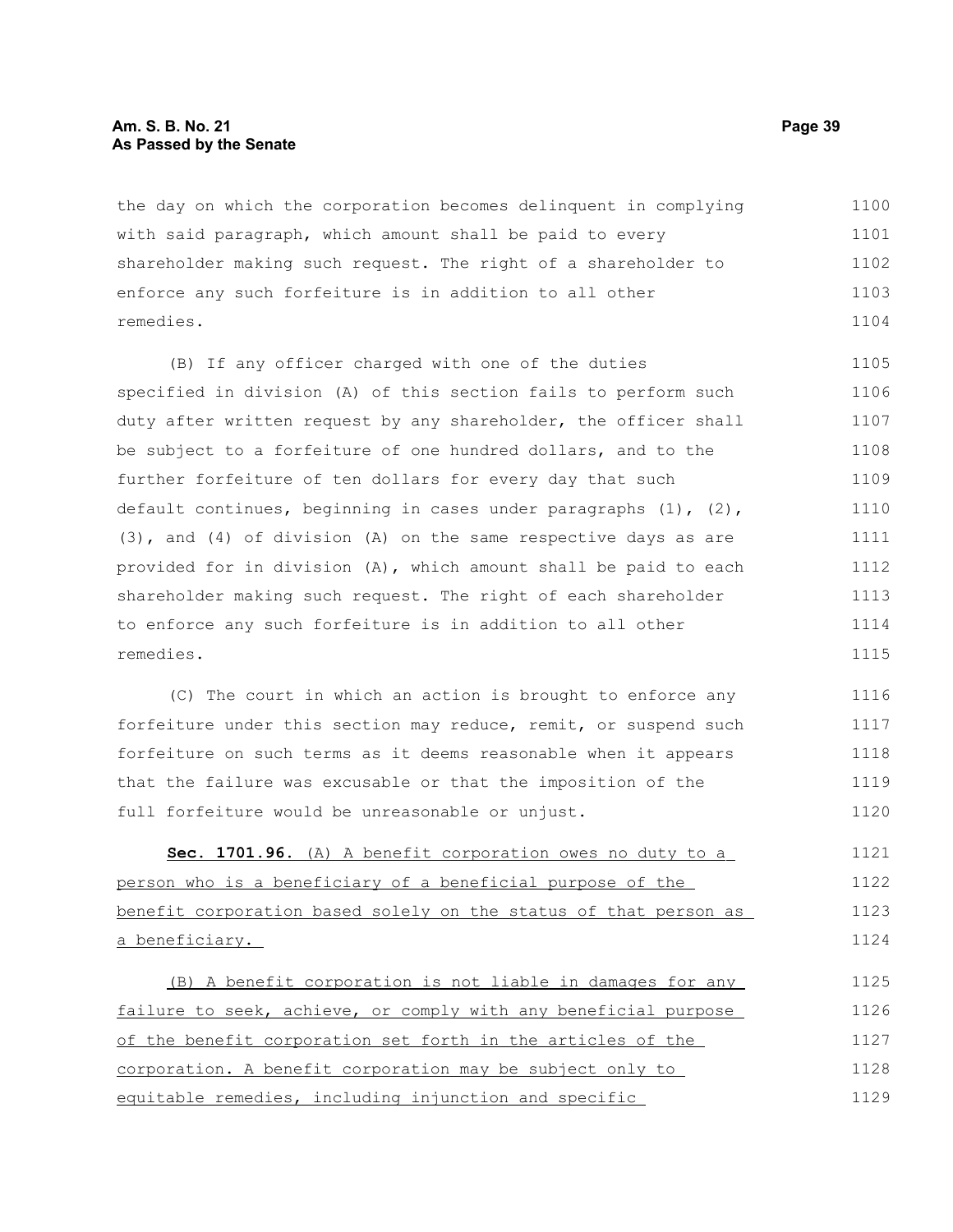| performance, for failing to seek, achieve, or comply with a      | 1130 |
|------------------------------------------------------------------|------|
| beneficial purpose.                                              | 1131 |
| (C) An action for equitable relief for failing to seek,          | 1132 |
| achieve, or comply with a beneficial purpose set forth in the    | 1133 |
| articles of a benefit corporation may be brought only by the     | 1134 |
| benefit corporation or in a derivative action on behalf of the   | 1135 |
| benefit corporation by any of the following:                     | 1136 |
| (1) A director of the corporation;                               | 1137 |
| (2) Persons who, in the aggregate, hold twenty-five per          | 1138 |
| cent of all shares outstanding and entitled to vote at a meeting | 1139 |
| of the shareholders, unless the articles, the requlations        | 1140 |
| adopted by the shareholders, or the regulations adopted by the   | 1141 |
| directors pursuant to division (A) (1) of section 1701.10 of the | 1142 |
| Revised Code prescribe a smaller proportion;                     | 1143 |
| (3) If the benefit corporation has issued and has                | 1144 |
| outstanding shares listed on a national securities exchange or   | 1145 |
| reqularly quoted in an over-the-counter market by one or more    | 1146 |
| members of a national or affiliated securities association,      | 1147 |
| persons who, in the aggregate, hold shares of at least two       | 1148 |
| million dollars in market value;                                 | 1149 |
| (4) Any other person that the articles or regulations            | 1150 |
| authorize to bring such an action.                               | 1151 |
| (D) The provisions of divisions (B) and (C) of this              | 1152 |
| section do not alter the obligation of a benefit corporation to  | 1153 |
| comply with all laws otherwise applicable to a domestic          | 1154 |
| corporation or contracts by which the benefit corporation is     | 1155 |
| bound, and divisions (B) and (C) of this section shall not limit | 1156 |
| or restrict the imposition of any remedy available under such    | 1157 |
| otherwise applicable laws or contracts.                          | 1158 |